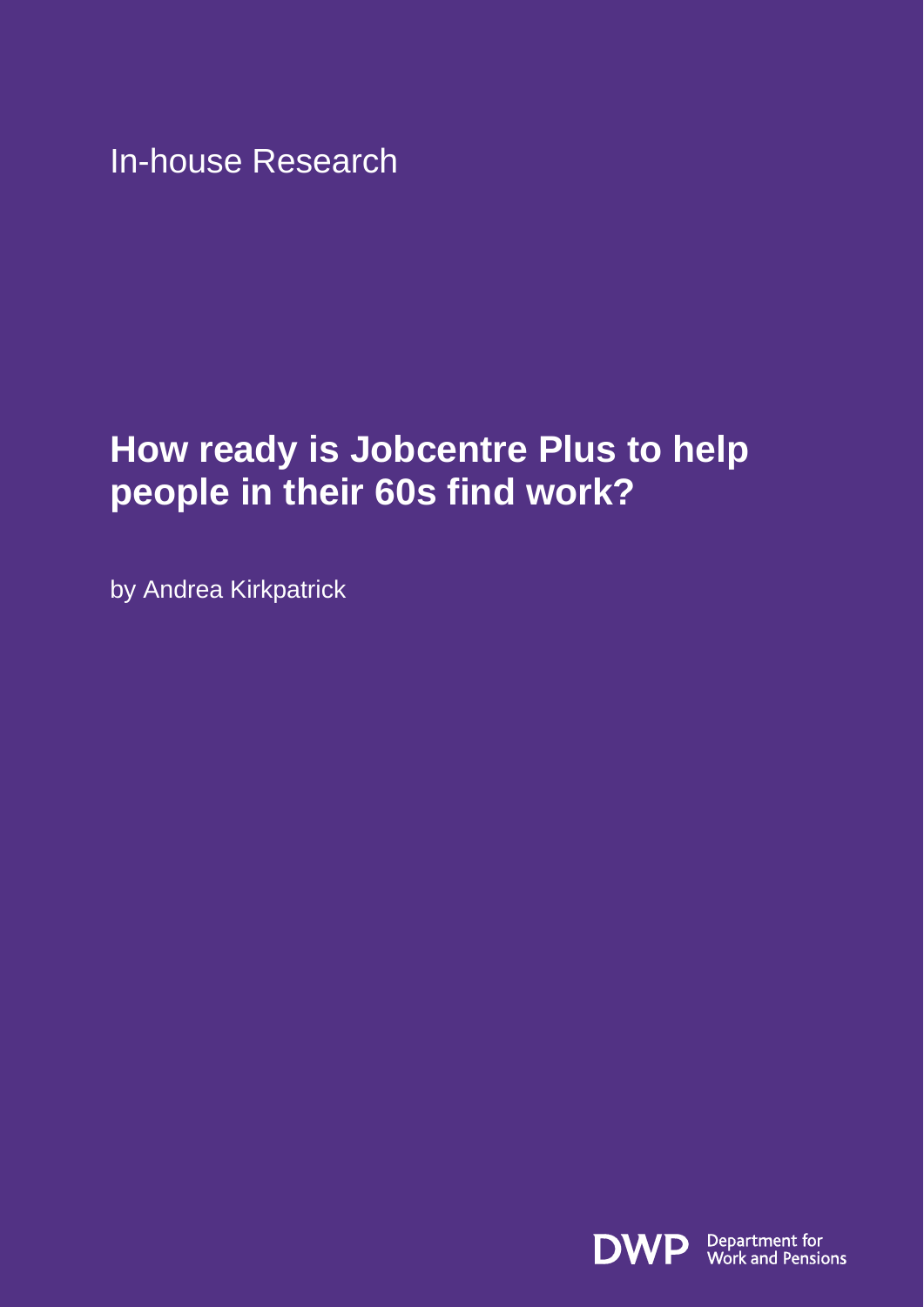**Department for Work and Pensions** 

**In-House Research No 11**

# **How ready is Jobcentre Plus to help people in their 60s find work?**

Andrea Kirkpatrick

A report of research carried out by the Department for Work and Pensions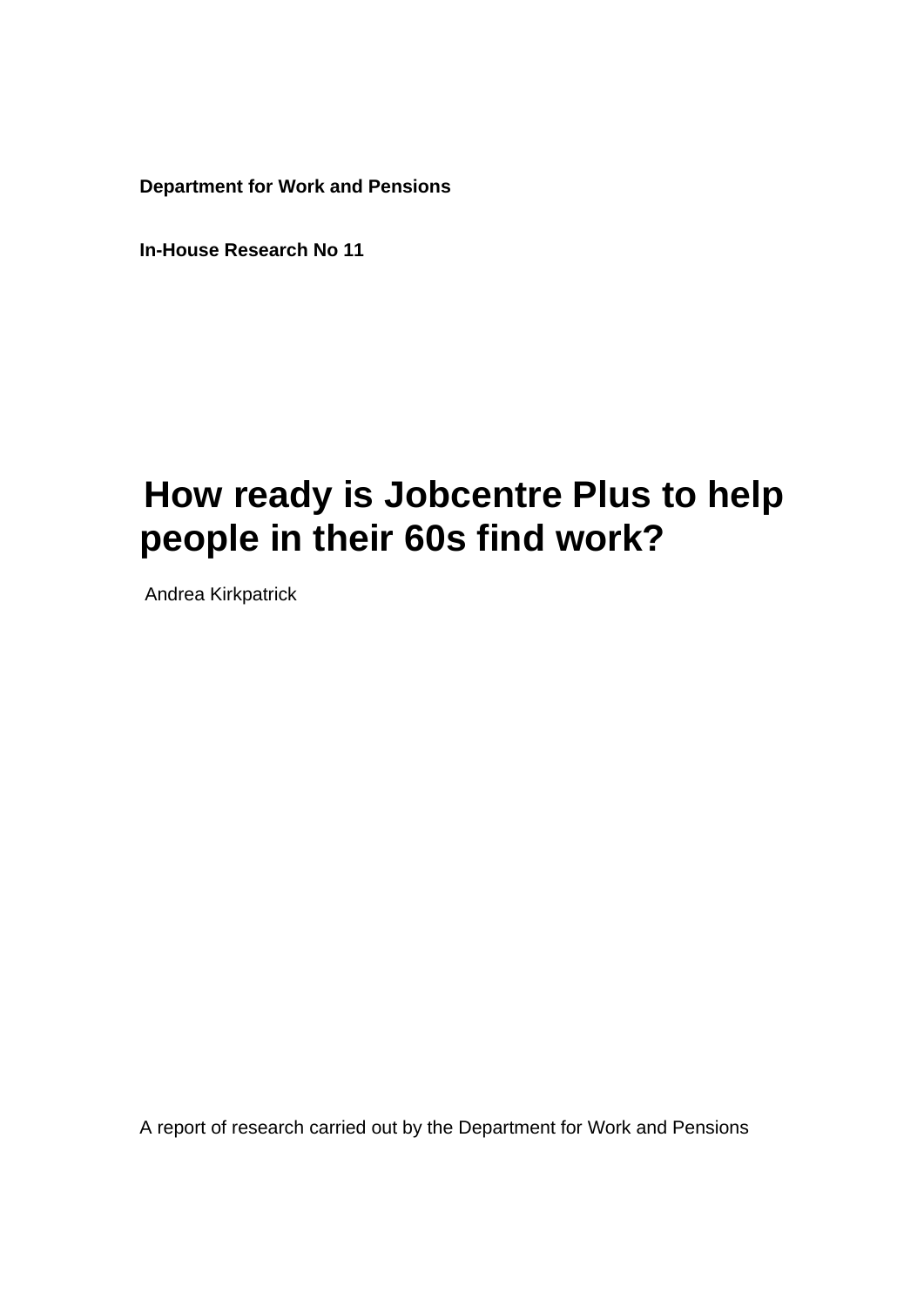© Crown copyright 2012.

You may re-use this information (not including logos) free of charge in any format or medium, under the terms of the Open Government Licence.

To view this licence, visit [http://www.nationalarchives.gov.uk/doc/open](http://www.nationalarchives.gov.uk/doc/open-government-licence/)[government-licence/](http://www.nationalarchives.gov.uk/doc/open-government-licence/) or write to the Information Policy Team, The National Archives, Kew, London TW9 4DU, or email: psi@nationalarchives.gsi.gov.uk.

This document/publication is also available on our website at: <http://research.dwp.gov.uk/asd/asd5/ihs-index.asp>

Any enquiries regarding this document/publication should be sent to us at:

Department for Work and Pensions, Central Analysis Division, Upper Ground Floor, Steel City House, West Street, Sheffield S1 2GQ

First Published 2012

ISBN 978-1-78153-111-2

Views expressed in this report are not necessarily those of the Department for Work and Pensions or any other Government Department.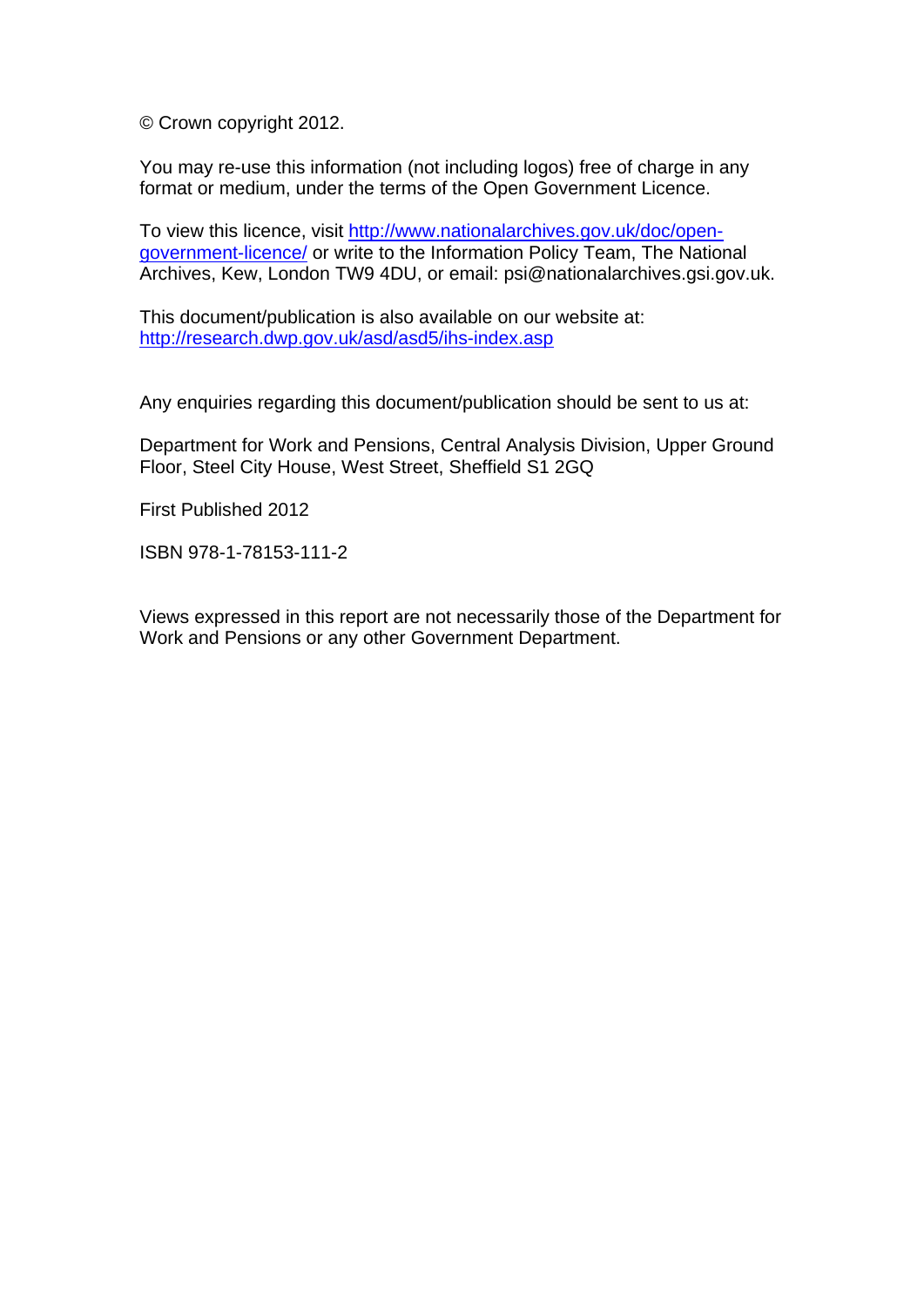# **CONTENTS**

Acknowledgements

Abbreviations used in the text

Executive Summary

#### 1.1 Introduction

- 1.2 Background
- 1.3 Provision of services to older claimants<br>1.4 Research aims
- Research aims

#### 2.1 Methodology

#### 3.1 60+ Claimants – Views Attitudes and Behaviours

- 3.2 Winding down to retirement
- 3.3 Confidence motivation and willingness to engage
- 3.4 Confidence and length of claim
- 3.5 Only the right Job
- 3.6 The legacy of a long term stable work history
- 3.7 Qualifications, skills and certification
- 3.8 Lacking modern job search skills
- 3.9 Perceptions of employer discrimination
- 3.10 A Dislike of Jobcentre Plus offices
- 3.11 Ill health and caring responsibilities
- 4.1 What works and what more needs to be done?
- 4.2 Broadening job search criteria
- 4.3 Developing modern job search skills
- 4.4 Single age group sessions
- 4.5 Knowing the local area and building links with local employers
- 4.6 Better training and support for advisers
- 4.7 More support to convert claimants skills and qualifications
- 4.8 Work trials, work experience and work incentives for employers
- 4.9 Greater flexibility
- 4.10 Contact with providers
- 4.11 Self employment support
- 4.12 Other benefit groups
- 4.13 Awareness of State Pension Age changes
- 5.1 Conclusions

Annex One – Get Britain Working (overview) Annex Two – Online survey (questionnaire structure)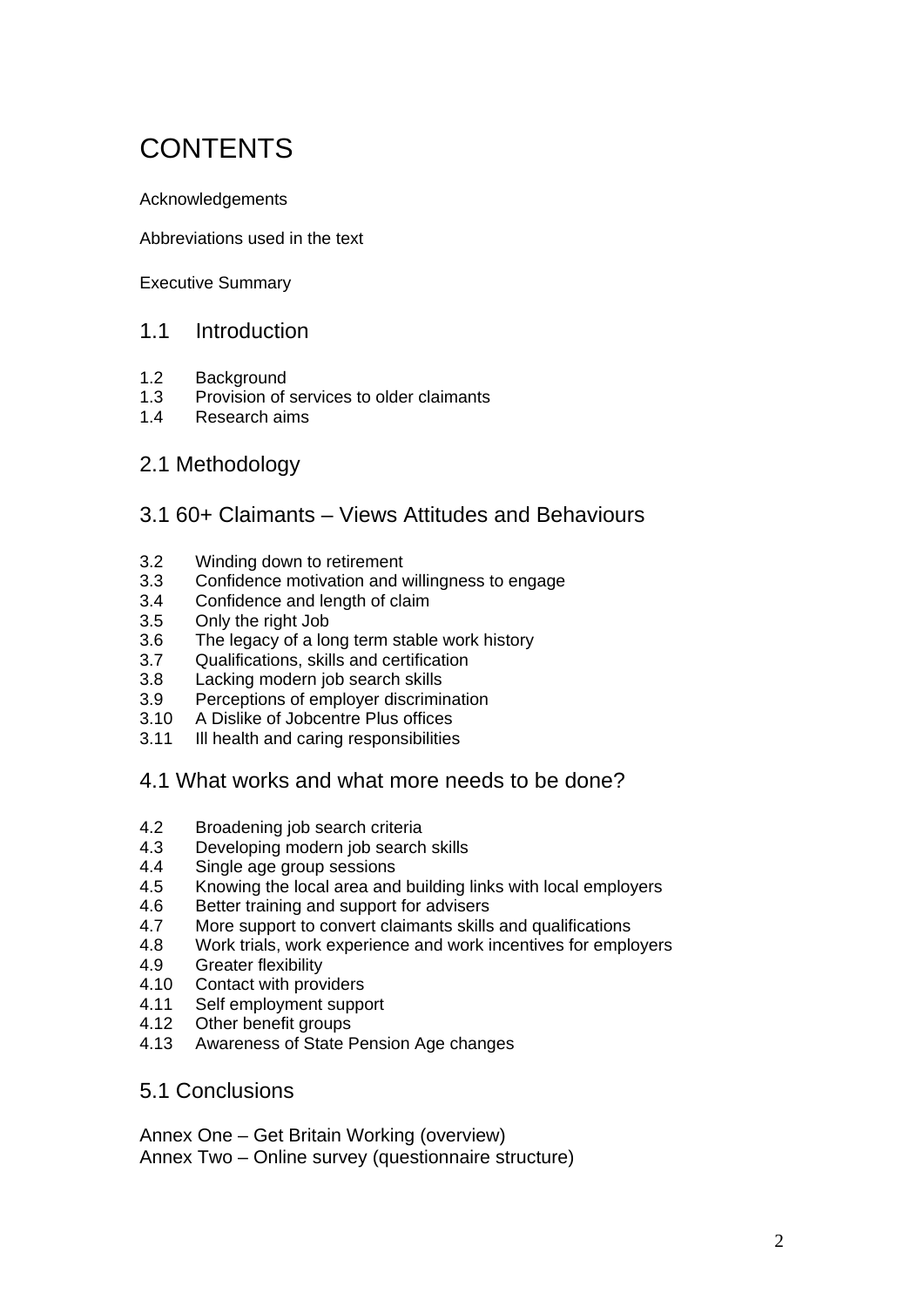# **Acknowledgements**

The author would like to thank

- o DWP Redefining Retirement Division staff who volunteered to act as a field force for this research project: Tim Willis, Christine Ashdown, Tom Tay, Stephanie Dickinson Richard Hawe and Liz Vickers.
- o Raj Segaran and his team from DWP Insight for designing and delivering the claimant research and for his insightful analysis of the data.
- o Lee Miller from the National Employers Team for her help in arranging the employer interviews.
- o Thanks also to the unnamed Jobcentre Plus districts for their invaluable support in setting up Adviser focus groups and for their support throughout and beyond the research process.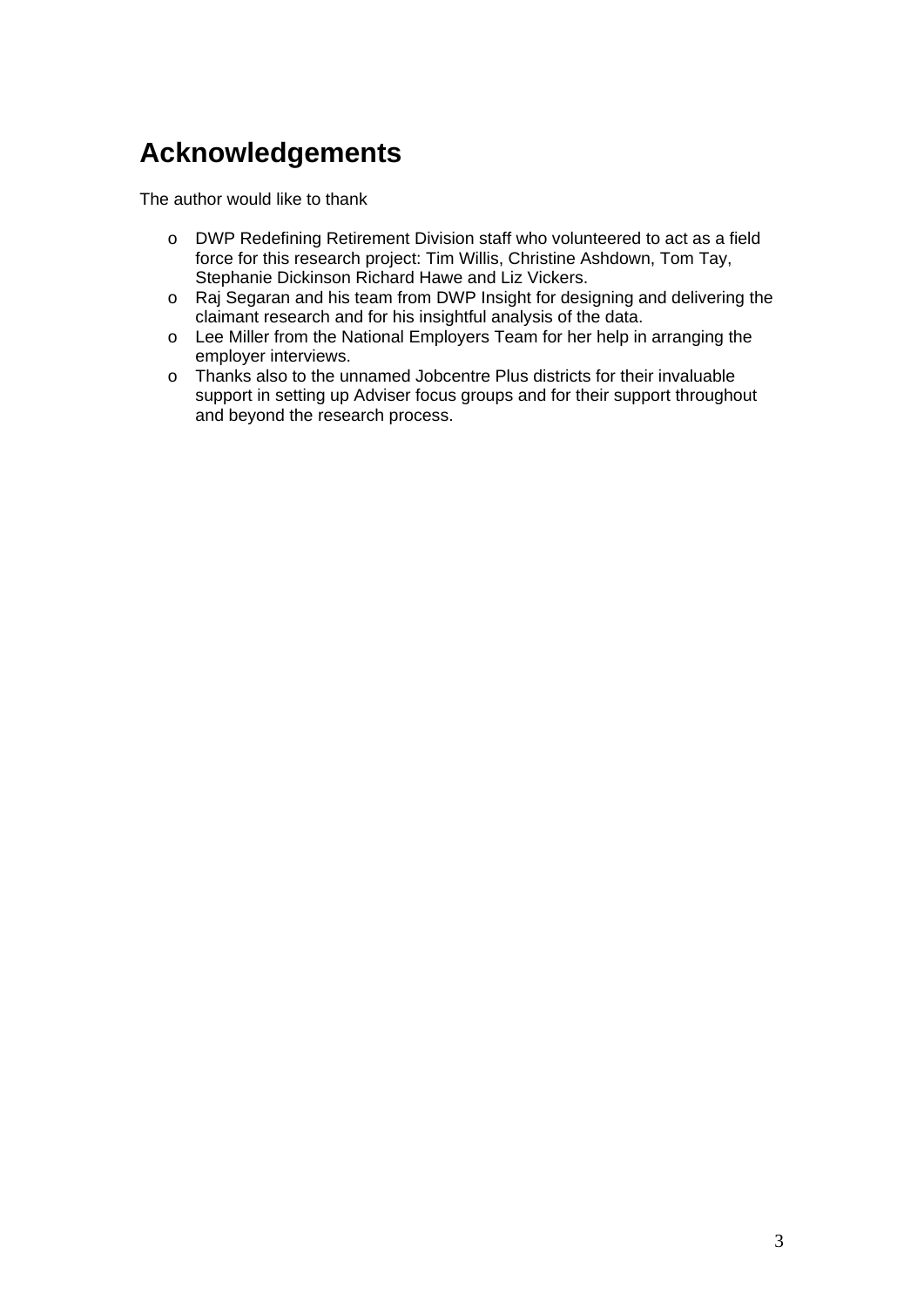# **Abbreviations used in the text**

| <b>DWP</b>  | Department for Work and Pensions        |
|-------------|-----------------------------------------|
| <b>JSA</b>  | <b>Jobseekers Allowance</b>             |
| <b>ESA</b>  | <b>Employment Support Allowance</b>     |
| ΙB          | <b>Incapacity Benefit</b>               |
| <b>SPA</b>  | <b>State Pension Age</b>                |
| <b>DEA</b>  | <b>Disability Employment Advisers</b>   |
| <b>WRAG</b> | <b>Work Related Activity Group</b>      |
| <b>DRA</b>  | <b>Default Retirement Age</b>           |
| <b>WCA</b>  | <b>Work Capability Assessment</b>       |
| <b>PC</b>   | Pension credit                          |
| <b>SME</b>  | <b>Small and Medium Sized Employers</b> |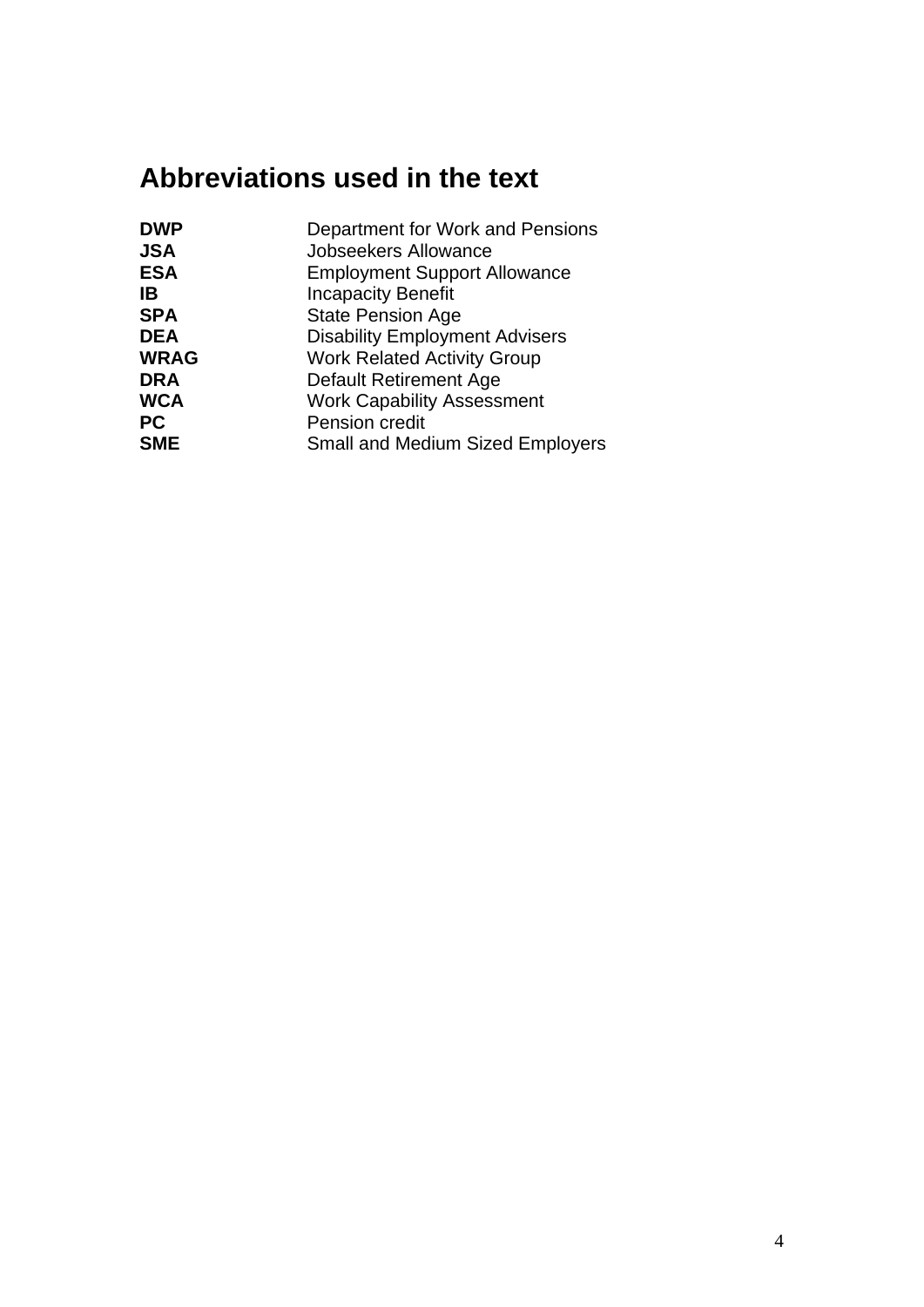# **Summary**

# **Introduction**

This report presents the findings from a short in-house piece of research considering how ready Jobcentre Plus is to support people in their 60's find employment. The study was commissioned because the Jobcentre Plus caseload is forecast to age over the next decade due to a combination of demographic change and increases to State Pension Age (SPA). For the first time there will be significant numbers of 60+ claimants seeking work. Despite the growing importance of this group, little is known about them and what additional needs they may have.

# **Aims of the research**

The central aim of the research was to consider the *'extent to which Jobcentre Plus was ready to support people in their 60's find employment'*. The context for which was framed by changes being made to State Pension Age, State Pension Age equalisation for men and women, the gradual withdrawal of Pension Credit (PC) eligibility in line with equalisation and the anticipate increase to the number of older people claiming active benefits.

A set of core research questions were developed and used across the six separate strands of the research;

- o What are the current experiences of older JSA claimants in searching for work?
- o To what extent are older claimants aware of the contextual changes affecting their benefit claims?
- o What are the current experiences of Jobcentre Plus Advisers and managers in providing job search support to older claimants?
- o To what extent are Jobcentre Plus Advisers aware of the contextual changes affecting the benefits offered to older claimants?

# **Methodology**

The evidence collection exercise was conducted between May and July 2011 and included a number of focus groups with Jobcentre Plus Advisers, a short online survey of Jobcentre Plus staff (311 respondents in total), a small number of telephone interviews with claimants aged 55+ and some additional telephone interviews with a group of large employers. A review of findings from other DWP studies looking at the outcomes and experience of 50 + claimants was also undertaken.

# **Key Findings**

 60+ JSA claimants are not a single homogenous group, distinct differences exist amongst this age cohort with some claimants being highly motivated and engaged in moving into work, others are less engaged with job search, feel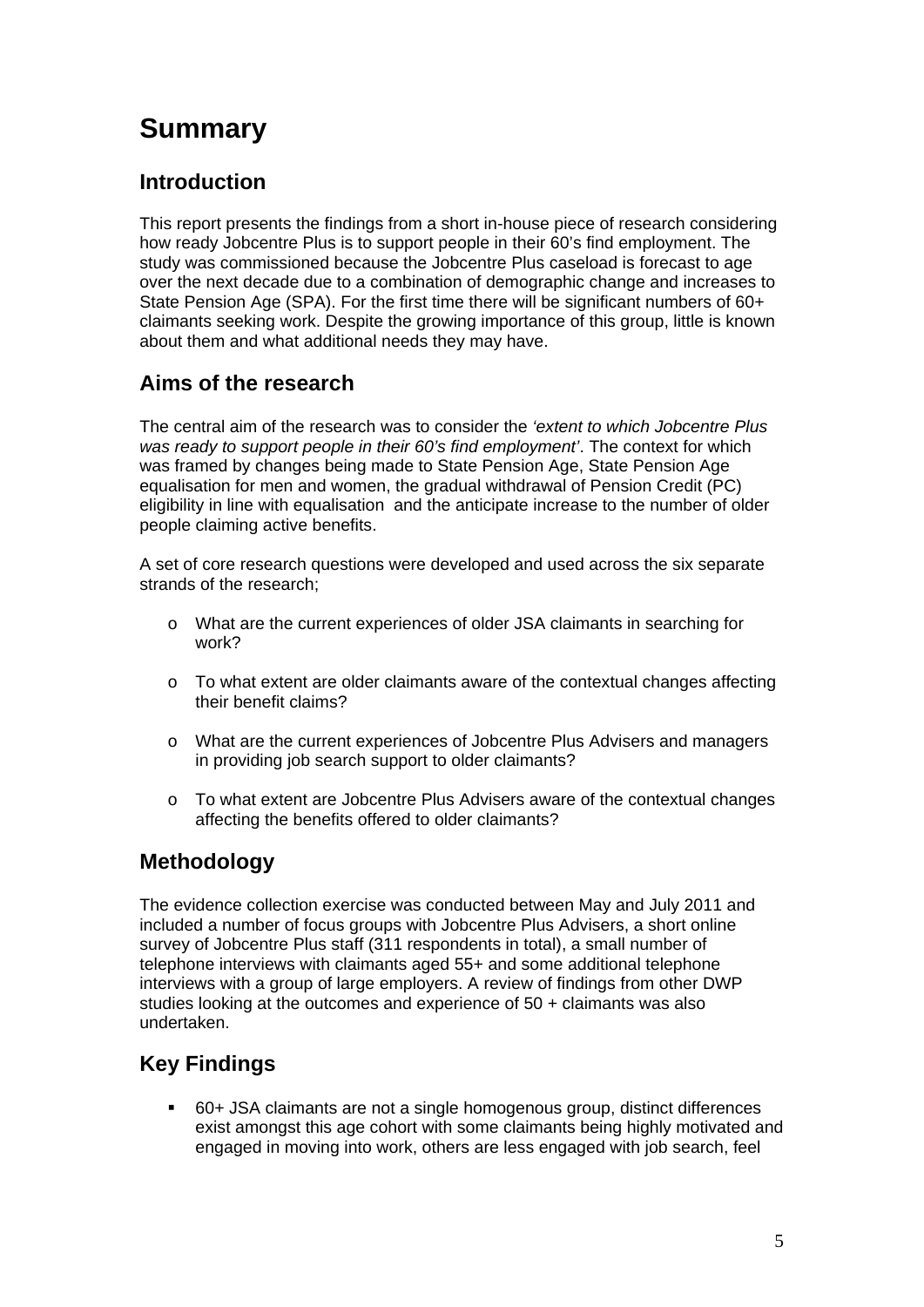- There are a number of factors affecting the ability of 60+ claimants to move back into employment, most significantly a lack of modern job search skills, limited IT proficiency and limited experience of searching and applying for jobs online. Other issues affecting a return to employment include unrealistic wage expectation, a narrow focus in terms of job search, outdated qualifications and certification and for many, low levels of confidence and a belief that they are being discriminated against because of their age.
- Good practise already exist in terms of tackling some of the barriers faced by older jobseekers, but many advisers want access to additional provision that focuses on needs of older people, addressing: perception of and attitudes to work, transferable skills, IT skills and knowledge of modern jobs search, provision delivered in age specific peer group sessions, need to update or gain accreditation for existing skills.
- The research suggested that there is low awareness amongst many older JSA claimants about how changes to State Pension Age, State Pension Equalisation and corresponding changes to Pension Credit will affect them personally. Jobcentre Plus Advisers felt they would benefit from additional training on the changes being made to State Pension Age, as this would allow them to more confidently engage in discussion about future benefit eligibility for claimants in their 60's.

#### **Conclusion**

1

Findings from this study illustrate that older claimants and in particular claimants in their 60's can face a range of age related barriers to employment. These issues range from a lack of practical skills, such as IT proficiency and a limited ability to navigate job search and job applications online, to more emotive responses to employment, issue such as confidence, motivation and a belief that employers routinely discriminate against older jobseekers.

There is already provision in place to tackle some of the employment barriers faced by older jobseekers and new flexible approaches to working <sup>[1](#page-7-0)</sup>allow advisers to offer claimants a comprehensive menu of help, including skills provision and job search support. Advisers have the flexibility to judge which interventions will help claimants at the most appropriate point in their job seeking journey, tailoring this to individual need. In addition to the new flexible regime, there have been a number of 'Get Britiain Working' measures put in place that will provide active support to all jobseekers.<sup>[2](#page-7-1)</sup>

<span id="page-7-0"></span> $<sup>1</sup>$  Introduced in spring 2011 at the point at which the fieldwork for this study was conducted.</sup>

<span id="page-7-1"></span><sup>2</sup> **Work Clubs** to encourage people who are out of work to exchange skills and share experiences, enabling individuals to take responsibility for planning their own journey back to work with the support of others going through the same experience;

**Work Together** to help claimants develop work skills through volunteering, with opportunities provided by local charities and voluntary organisations;

**Sector-based work academies** to offer pre-employment training and work experience placements in sectors with high volumes of current local vacancies.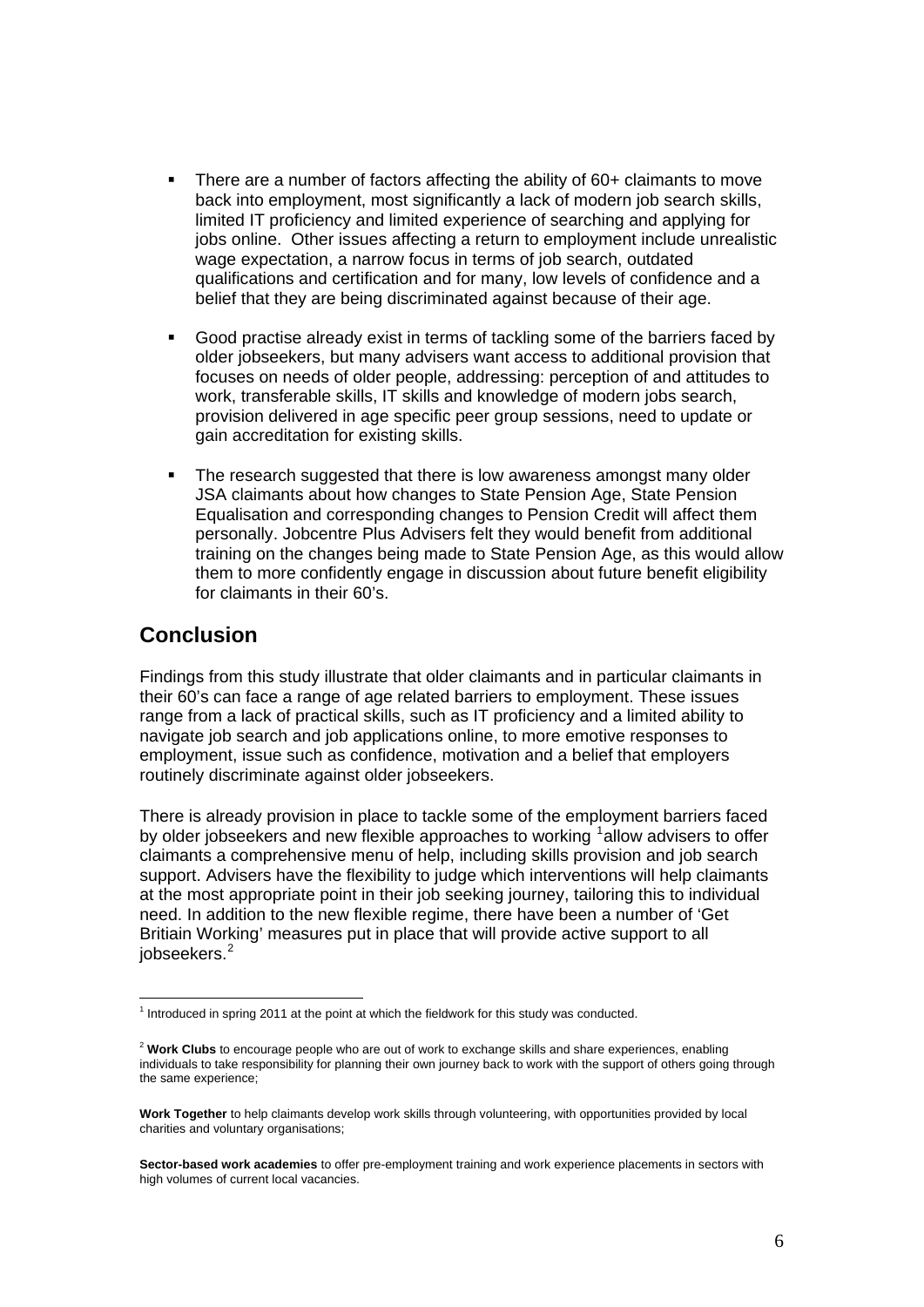However feedback from Advisers suggest that further enhancements can be made to provision and support that specifically target some of the age related barriers faced by older jobseekers.

In addition the research has highlighted that there is low awareness amongst older JSA claimants of changes being made to State Pension Age, State Pension Equalisation for men and women and the related impacts this has on the benefit system. Jobcentre Plus Advisers said they would welcome additional training on the implications of these changes, so that they are better able inform and advise older claimants about their benefits and future job search activity.

**New Enterprise Allowance** to support those looking to start their own business by providing access to finance and valuable support from local business mentors, and **Enterprise Clubs** to offer community based and locally led support for unemployed people who want to start their own business.

1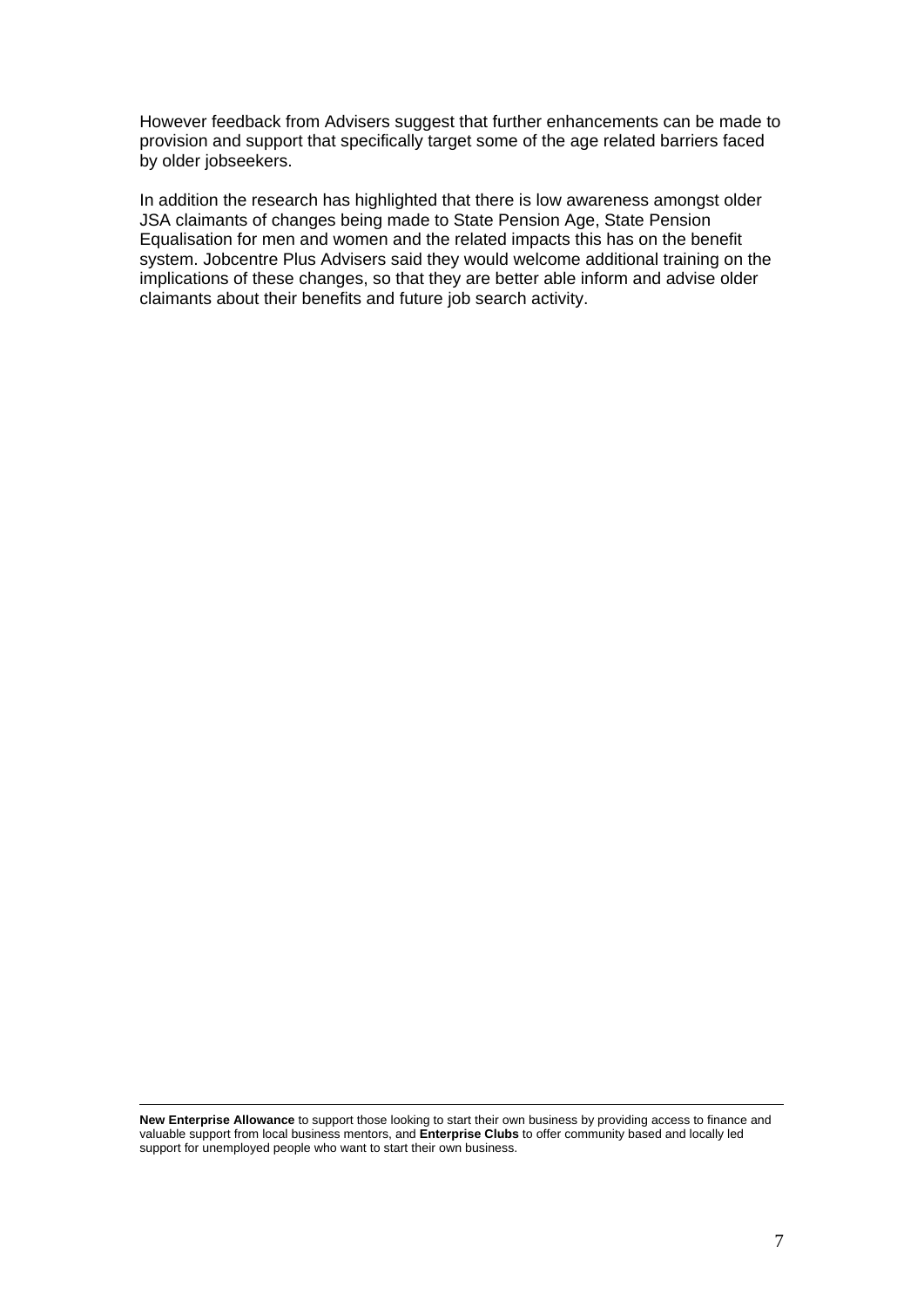# **1.1 Introduction**

The Jobcentre Plus caseload will age over the next decade due to a combination of demographic change and increases to State Pension Age. For the first time there will be significant numbers of 60+ claimants seeking work. At the request of the then Chief Executive of Job Centre Plus<sup>[3](#page-9-0)</sup>, DWP Redefining Retirement Division (RRD) undertook an, initial piece of research to look at how ready Jobcentre Plus is to meet the needs of claimants seeking work in their 60s.

Despite the growing importance of this group, little is known about them and what additional needs they may have. In order to develop a better understanding of their particular needs, a rapid evidence collection exercise was conducted between May and July 2011. The exercise included a number of focus groups with Jobcentre Plus Advisers, a short online survey of Jobcentre Plus staff, a small number of telephone interviews with claimants aged 55+ and some additional telephone interviews with a group of large employers. A review of findings from other DWP studies looking at the outcomes and experience of 50 + claimants was also undertaken. This short report presents the finding from this study.

## **1.2 Background**

There are a range of factors that will increase the numbers claiming working age benefits<sup>[4](#page-9-1)</sup> and increase the proportion of older people in the total caseload between now and 2020, these include:

*Demographic changes* – as the population ages the proportion of older people will increase. (Projections show an additional 1.3 million people aged between 50-64 over the next 10 years to 2020) [5](#page-9-2)

*Equalisation of State Pension A***ge**– Women's State Pension age will gradually be equalised with men's by November 2018. This change also means men and women aged between 60-64 will be unable to claim Pension Credit and will only be eligible for working age benefits<sup>[6](#page-9-3)</sup>.

*State Pension Age (SPA) Rises* – State Pension age for both men and women is set to rise to 66 years by October 2020. Further increases to SPA are then planned to ensure SPA keeps pace with increasing life expectancy. Under current legislation SPA will increase to 68 years by 2046. These changes will effectively increase the working age cohort by a further 3 years.

*Employment Support Allowance (ESA) / Incapacity Benefit (IB)– Changes* made to the benefit regime mean increased conditionality for inactive, sick and disabled claimants, of whom approximately 50% of IB/ESA caseload are aged 50+.

 3 The then Chief Executive Darrah Singh.

<span id="page-9-0"></span><sup>4</sup> Working Age Benefits – refer to all benefits available to individuals aged between 16 and 64 year of age

<span id="page-9-1"></span>*<sup>5</sup>* ONS Labour Market Statistics (UK)

<span id="page-9-3"></span><span id="page-9-2"></span> $6$  Jobseekers Allowance is payable until State Pension Age, men can currently claim the benefit up to the age of 65yrs, but women can't ( this is changing in line with SPA equalisation). Women over the current female SPA can however still access Jobcentre Plus support if they claim Pension Credit. Access is voluntary since Pension Credit cannot be sanctioned. To provide equal treatment, men can also choose to claim Pension Credit beyond 60 years, rather than JSA. They may continue with voluntary Jobcentre Plus help if they wish.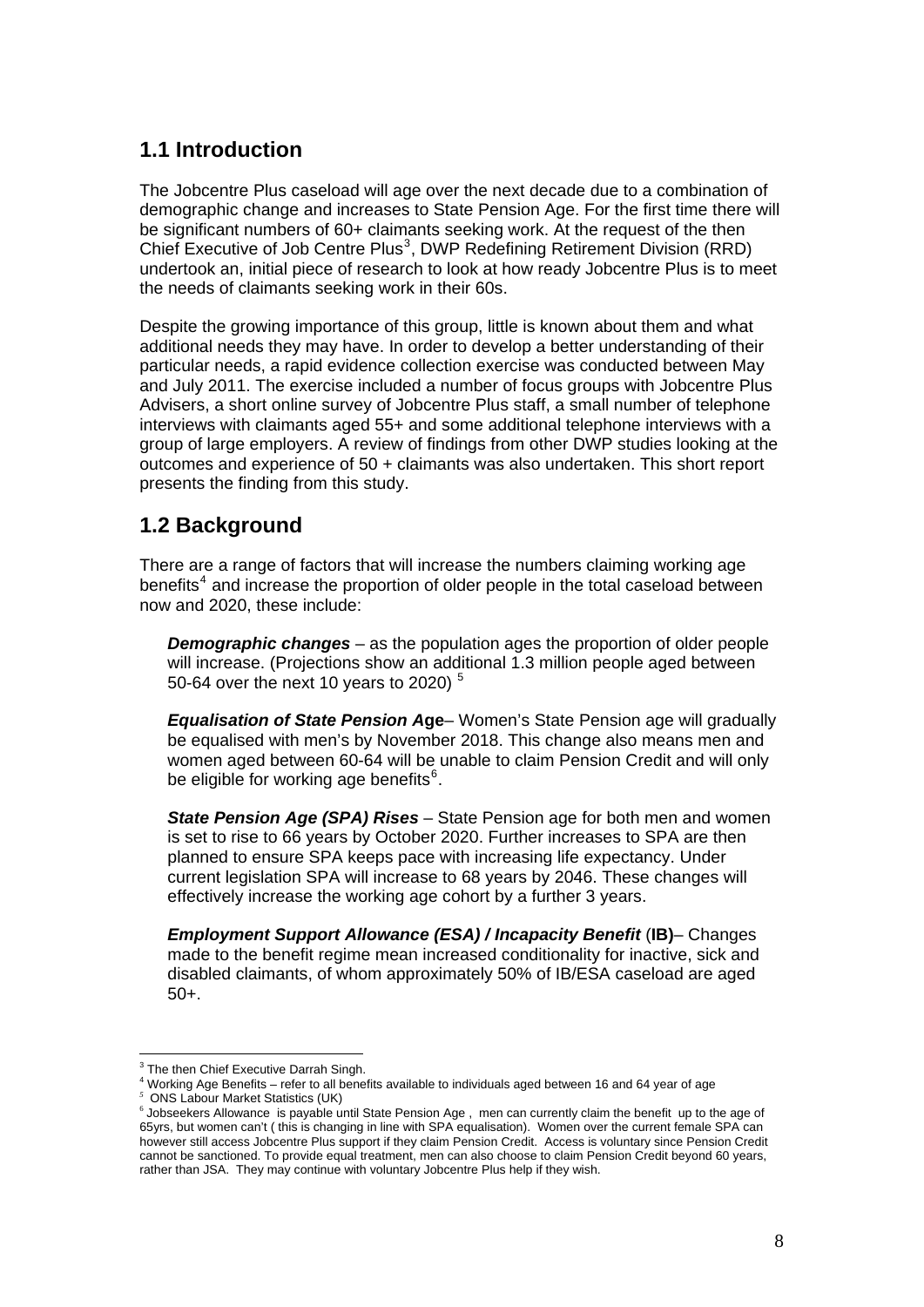*Removal of the Default Retirement Age*– will provide more scope for older people to work for longer and use Jobcentre Plus services.

The forecasted results of these changes are that both JSA and ESA <sup>[7](#page-10-0)</sup> caseloads of individuals aged 60+ will more than double by 2020.There are currently around 2[8](#page-10-1)0,000 60-64 year olds claiming IB or  $\text{ESA}^8$  and estimates suggest that this figure is set to increase to around 375,000 by 2020. In addition there are currently around 19,000 60-64 year olds claiming Jobseekers Allowance and this figure is estimated to increase to 39,000 by 2020.

There are also movements between benefits that will have an effect on the JSA claimant figures. Current IB claimants are having their claims reviewed under the Work Capability Assessment (WCA) and indicative calculations show that if 40% of those that are deemed to be fit for work at the assessment are likely to move into JSA. JSA numbers could therefore rise by around an additional 75,000. $9$ 

As well as projected increases to the claimant count, there are other factors that will affect the 60+ claimant group. It is known that older JSA claimants are more likely then younger claimants to experience long term unemployment or become economically inactive. The proportion of 50+ claiming JSA for over 12 months was 32.1% in April 2012. This compares with 27.9% for 25-49 year olds claiming for over 12 months. [10](#page-10-3)

Changes to State Pension Age (SPA) including the equalisation of men and women's SPA are also likely to have an effect on the JSA claimant count. State Pension equalisation (the gradual increase of women's SPA from 60 to 65) triggers a corresponding removal of Pension Credit eligibility for men aged 60 to 64. Moving to Pension Credit from other income replacement benefits give men age 60+ the same average weekly benefit rate as income-based JSA, but with no requirement to attend the Jobcentre to sign on. Around 215,000 men aged 60-65yrs claim Pension Credit,  $11$  many of whom have the potential for work.

#### **1.3 Provision of Services to Older Claimants**

There is evidence from the previous Flexible New Deal regime  $(JRFND)^{12}$  $(JRFND)^{12}$  $(JRFND)^{12}$  to suggest that older claimants received less intensive support from Jobcentre Plus then younger claimants. A study analysing interactions between older and younger claimants during work focussed interviews<sup>[13](#page-10-6)</sup> showed that Advisers dealt differently with older claimants compared to younger ones. Older claimants were submitted to fewer vacancies, had fewer agreed job goals and experienced fewer assisted job searches. The study also suggested Advisers were reluctant to challenge the negative perceptions and behaviours of older claimants towards employment and employers.

 7 Or equivalent numbers under the forthcoming Universal Credit.

<span id="page-10-0"></span><sup>&</sup>lt;sup>8</sup> DWP Information, Governance and Security Directorate: Work and Pensions Longitudinal Study November 2011

<span id="page-10-4"></span><span id="page-10-3"></span>

<span id="page-10-2"></span><span id="page-10-1"></span><sup>&</sup>lt;sup>9</sup> Estimates provided by DWP Forecasting Division May 2011<br><sup>10</sup> NOMIS, JSA claimant count May 2012.<br><sup>11</sup> DWP Information Governance and Security Directorate Work and Pensions Longitudinal Study 2011 November 2011<br><sup>12</sup> Adams Oldfield, K et al (2011)Jobseekers Regime and Flexible New Deal Evaluation: Findings from longitudinal

<span id="page-10-5"></span>customer surveys and qualitative research , DWP Research Report 767

Vergeris*,*S Vowden,K et al *(2010) Jobseekers Regime a Flexible New Deal Evaluation: A report on qualitative research findings, DWP Research Report Series 706*<br><sup>13</sup> *Exploratory Comparison of the interactions between advisers and younger and older clients during Work Focused* 

<span id="page-10-6"></span>*Interviews*, (DWP 2010, RR 634)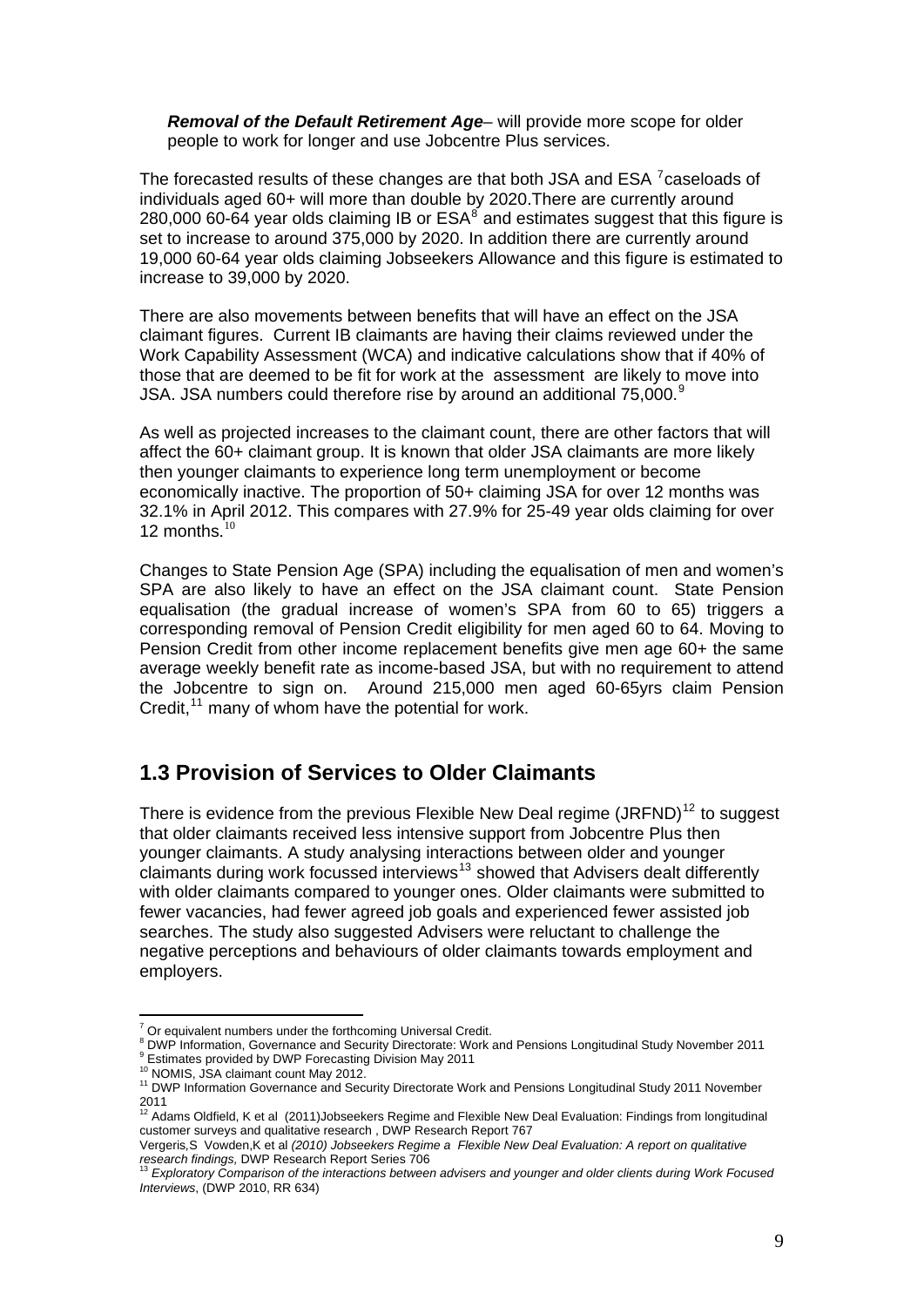Under the current benefit regime older workers will have access to both the pre Work Programme support delivered by Jobcentre Plus and external support through the Work Programme. It is too early in the life time of the programme to be able to detect specific outcomes for any customer group. However evaluations of both the pre Work Programme and the Work Programme are currently being undertaken and findings will become available from winter 2012.

## **1.4 Research Aims**

The central aim of the research was to consider the *'extent to which Jobcentre plus was ready to support people in their 60's find employment'*. The context for which was framed by changes being made to State Pension Age, State Pension Age Equalisation for men and women, the gradual withdrawal of Pension Credit eligibility in line with equalisation and the anticipate increase to the number of older people claiming active benefits $14$ .

A set of core research questions were developed and used to frame the detailed enquiry across 6 separate strands of research and analysis:

- o What are the current experiences of older JSA claimants in searching for work?
- o To what extent are older claimants aware of the contextual changes affecting their benefit claims?
- o What are the current experiences of Jobcentre Plus Advisers and managers in providing job search support to older claimants?
- o To what extent are Jobcentre Plus Advisers aware of the contextual changes affecting the benefits offered to older claimants?
- o What are the views and experiences of employers in recruiting older workers and to what extent do they think Jobcentre Plus helps to promote this age group.

## **2.1 Methodology**

The findings presented in this report come from a short in-house study conducted by the Redefining Retirement Division (DWP) between May and July 2011. The research was composed of a number of strands including both primary data collection and secondary analysis of existing reports. Much of the primary data collection was conducted with a small number of respondents<sup>[15](#page-11-1)</sup>, as such the findings should be considered as initial insight, rather than a comprehensive or in-depth picture of experience. However many of the findings presented in the report are

<span id="page-11-0"></span><sup>1</sup>  $14$  Active Benefits refer to benefits that have full or partial work related conditionality, such as Jobseekers Allowance (full), Income Support ( partial ) and Employment Support Allowance (partial)<br><sup>15</sup> The reader should also be aware that sample sizes for each element of the study are small and cannot be said to

<span id="page-11-1"></span>be representative of broader populations.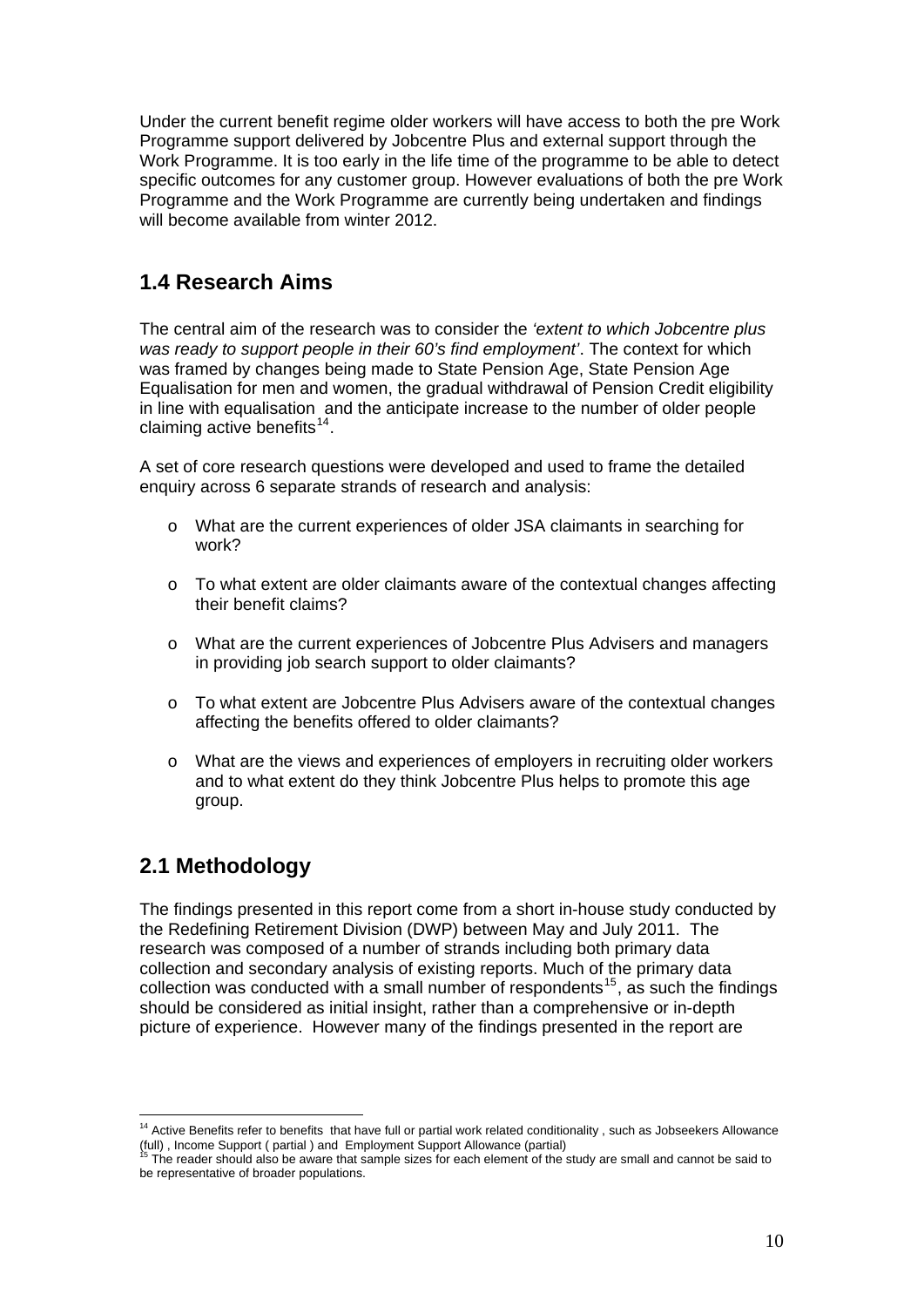broadly consistent with existing evidence concerning the views, attitudes and experiences of older claimants as detailed in other studies<sup>1617</sup>

In order to collate evidence from Jobcentre Plus (Advisers, Adviser Managers and Employer Engagement teams), Jobseekers Allowance claimants and Employers, six separate data collection activities were undertaken, using a combination of methods.

#### **1. Online structured survey of Jobcentre Plus Advisers**

The DWP internal intranet site provides a platform for corporate news and access to shared functions across all areas of the organisation. A facility to design and deliver internal staff surveys is incorporated into the site. This function, entitled 'Survey Maker' was used to construct a semi structured questionnaire targeted primarily at Jobcentre Plus Advisers who had an interest in / or knowledge of JSA claimants aged 60+ (the questionnaire can be found in annex one of this report). Details of the survey and a description of the research process were posted as a news story on the online Adviser Knowledge Hub, an area of the site commonly used by front line Advisers. This news posting and survey were run for approximately 3 weeks in April 2011 and resulted in 311 separate questionnaires being completed.

#### **2. Online discussion board 'Speak –Up'**

1

The DWP Intranet site also has a facility for running online discussion forums. This function entitled 'Speak-Up' and requires a set of short and focused questions to be posted, concerning a specific issue of concern. The target audience for this type of discussion is drawn from across the whole of the organisation and can elicit responses from both front line staff and senior managers alike. For the purpose of this evidence collection exercise a series of short questions were posted relating to the provision of services to 60+ JSA claimants. Fifteen separate responses where received and analysed.

#### **3. Structured focus groups with Jobcentre Plus Advisers.**

To supplement the findings from the online survey of Jobcentre Plus Advisers, three separate qualitative focus group sessions where held with Advisers in two separate Jobcentre Plus districts. The focus group sessions where attended by approximately 20 Advisers who were asked to consider a series of five core questions relevant to their views and experiences in the delivery of services to older claimants. The focus groups attempted to elicit more detailed and qualitative data by encouraging attendees to freely discuss their personal opinions and experiences.

#### **4. Structured focus groups with Jobcentre Plus Employer Engagement teams**

A series of short focus group sessions were held with Jobcentre Plus Employer Engagement staff in a range of locations. Fieldwork was carried out with Jobcentre Plus staff dealing with large national employers as well as with employers from local small and medium sized enterprises. Focus groups included representatives from the JCP National Sales Team, Account Managers (dealing with large Recruiters) Senior Account Managers, JCP National Employer's Relationship Team, JCP Employer Executive Account Managers, JCP External Relations Managers and JCP Account Managers.

<span id="page-12-0"></span><sup>16</sup> Thomas, A and Pemberton, A (2011) *Qualitative Research into Enhanced Jobseekers Allowance provision for the 50+*16, DWP Research Report series 766.

<sup>17</sup> IFF Research and Policy Studies Institute (2011) *Jobseekers Regime and Flexible New Deal Evaluation: Findings from longitudinal customer surveys and qualitative research*, DWP research report series 767.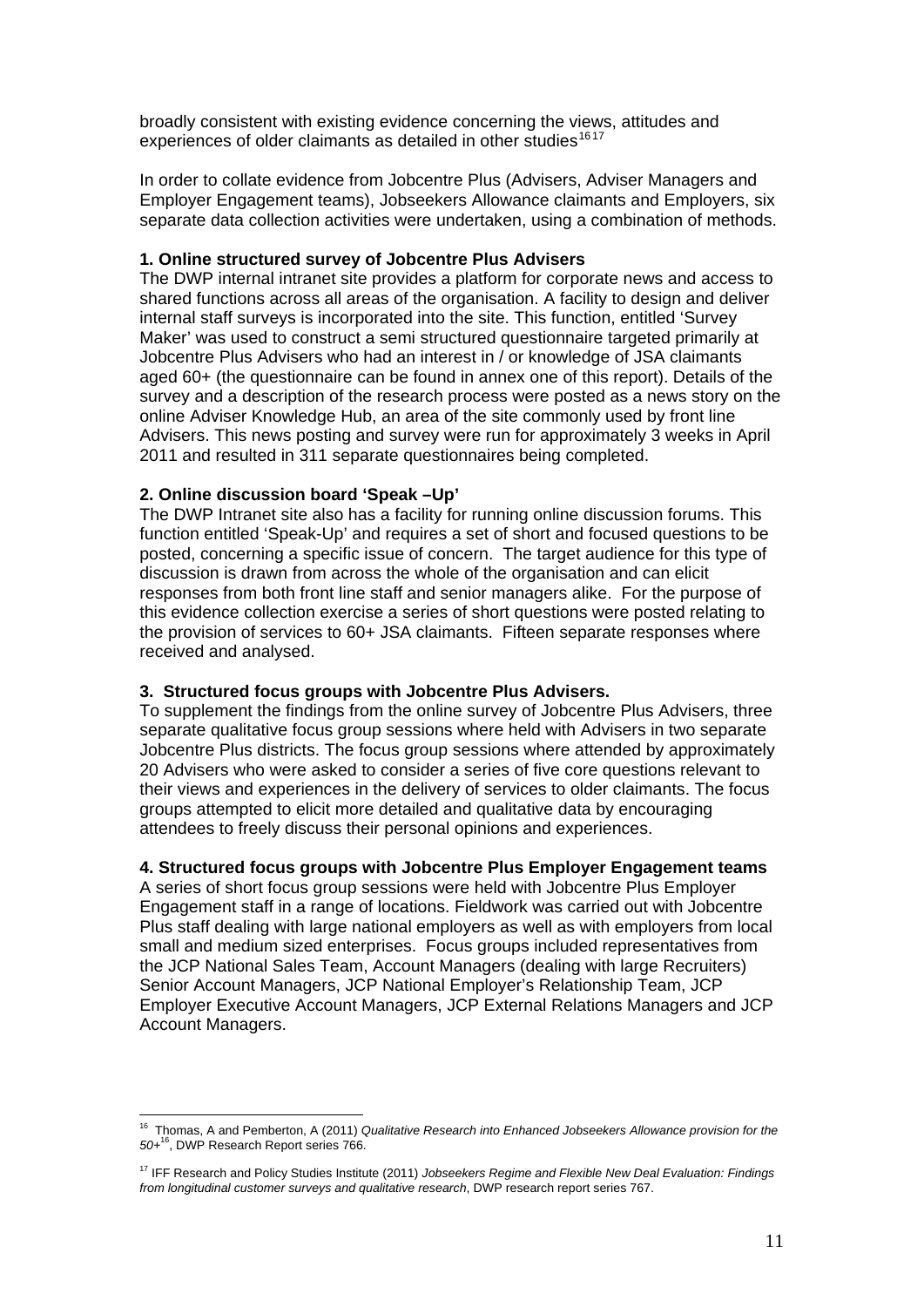#### **5. Semi structured telephone interviews with employers**

A small number of semi structured telephone interviews were conducted with Human Resources representatives from large national employers. The sample was generated by the 'National Employers Service Team' who made the initial contact with a group of potential respondents to gauge their interest in taking part in the study. The RRD research team followed up these initial contacts and conducted six separate interviews. Employers were asked to reflect on their organisations views, experiences and practices in respect of employing older workers and specifically any thoughts they had about Jobcentre Plus's ability to promote 60+ JSA claimants to potential employers.

#### **6. Semi structured telephone interviews with JSA claimants aged 55 +**

Claimant research was carried out by *DWP Insight* who drew small random sample of JSA claimants aged between 55 and 65 from DWP records. Despite the study being focused on 60+ individuals, it was felt that a customer sample should be drawn from a slightly wider age cohort. Previous research evidence suggested that there is a discernable shift in opinion about work and retirement from the age of 55. This is particularly the case for women, who until recently received their state pension at 60 years of age. It was also felt that the sample should focus solely on JSA claimants who are subject to full work related conditionality, rather than drawing in other benefit groups, who are either not subjected to any work related conditionality, or only partial work related activity.

The claimant sample was issued with an invitation to take part in a short semi structured telephone interview. It was made clear in this communication that participation in the survey was entirely optional and they were free to opt out of the process at any time. The interviews lasting approximately 20 minutes were carried out with 25 claimants. The semi structured questionnaire focused on claimants' experience of job search activity, the support provided by Jobcentre Plus and their knowledge of the State Pension Age reforms.

#### **Analysis of Background Literature**

1

In addition to the primary data collection process, secondary sources of data were drawn from both internal DWP analysis and external research. In particularly one key study undertaken in 2010/11 was referenced specifically: *Qualitative Research into Enhanced Jobseekers Allowance provision for the 50 +[18](#page-13-0)*. This study included data specific to 50+ JSA claimants and had direct relevance to the research agenda.

#### **3.1 60+ Claimants, views, attitudes and behaviours.**

The evidence from the combined strands of research underlines the fact that older JSA claimants cannot be viewed as a single homogenous group. Distinct differences exist within the group, such as work history, length of claim, health and educational attainment, all of which affect job search behaviour and levels of motivation. There were, however, some common themes to emerge in terms of sub group views, attitudes and behaviours and this section of the report explores these differences in more detail.

<span id="page-13-0"></span><sup>18</sup> *Qualitative Research into Enhanced Jobseekers Allowance provision for the 50 +* ( 2011) DWP research report series 766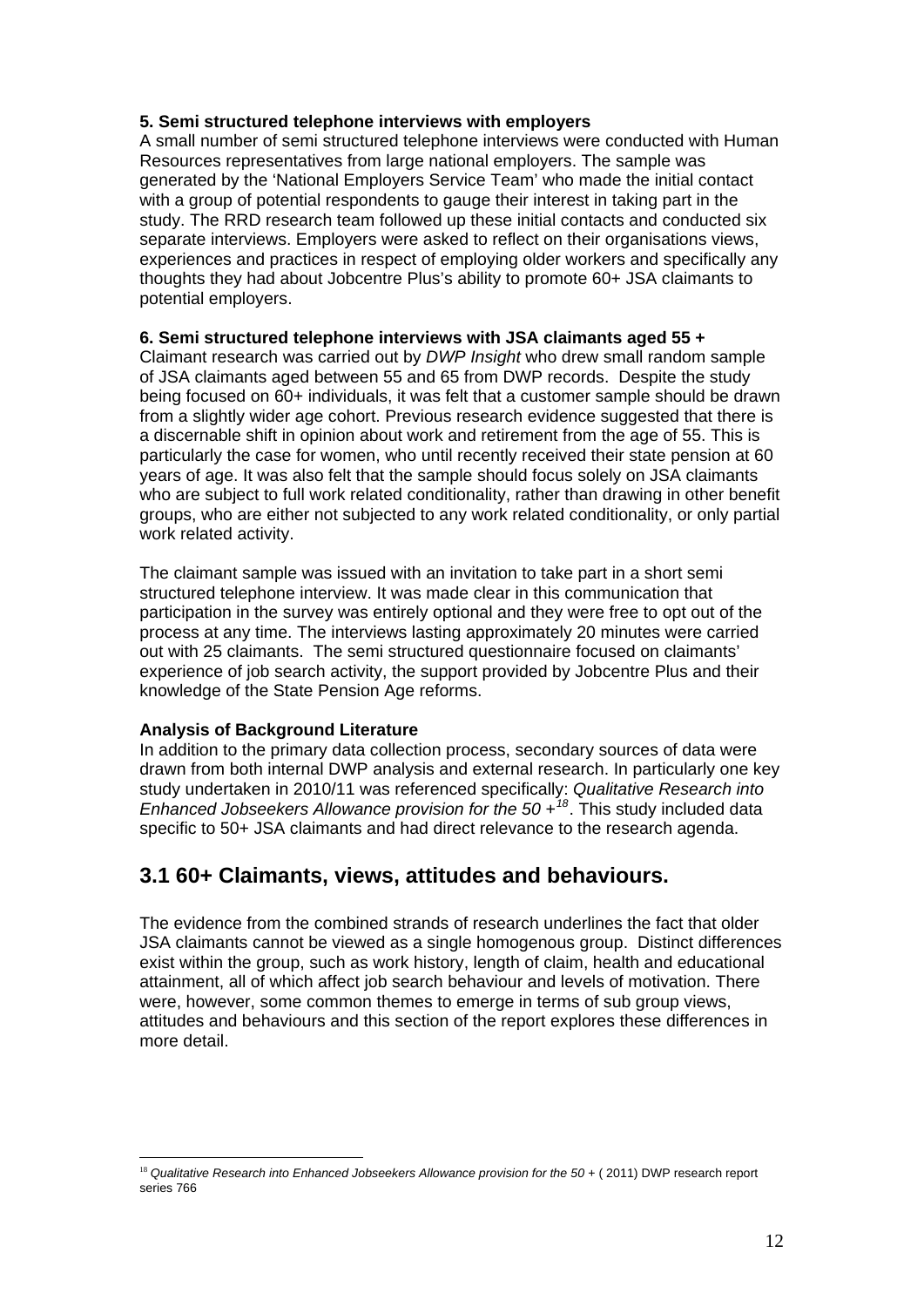#### **3.2 Winding down to retirement**

The evidence suggested that there was a firmly held view amongst some older claimants that they were no longer interested in looking for work or full time work and that they had reached a state of semi retirement. Advisers felt this view was most strongly expressed by claimants who were in closest proximity to State Pension Age. These claimants were willing to go thought the motions of job search, but were in effect 'winding down towards retirement' and were content to live on JSA until they became eligible for either State Pension or Pension Credit.

 *'60 really is the magic number – its when claimants really do change their mind set and stop thinking about work, or at least full time work, although there are many who still want to use their skills and experiences to help others, but not necessarily in work'* ( Adviser Comment – Online Survey)

This attitude was considered to be particularly prevalent amongst older claimants who were only interested in making a claim for 26 weeks worth of contributory JSA<sup>[19](#page-14-0)</sup>. Advisers suggested that these claimants often questioned the logic of conditionality for their age group, suggesting it was more relevant for younger claimants. Advisers noted that claimants in this position were extremely difficult to motivate and even more difficult to match to suitable jobs.

Despite increases to State Pension Age and Pension Credit eligibility, there was a prevailing view amongst claimants that '60' was the point at which individuals should begin to wind down. This was often indirectly encouraged by the actions of advisers. Respondents to the adviser focus groups stated that they would suggest that older claimants should contact the Pensions Service to investigate their eligibility for Pension Credit. The assumption being that Pension Credit for men aged 60+ would remove them from JSA conditionality.

Findings from a DWP study looking at the experiences of  $50 +$  claimants<sup>[20](#page-14-1)</sup> mirrored some of these findings. Advisers felt that this mind-shift towards retirement was difficult to argue against and that there were no obvious incentives to keep a claimant seeking work if their inclination was to sign off and the financial pressures on them to work were not an over-riding factor in their employment decision making.

However, a number of advisers were of the opposite view and stated that they routinely challenged the 'winding down ' mentality of older claimants and actively encouraged them to maintain their job search activities.

*They [ Older job seekers] need to be challenged, especially if they are fit and active, there is no reason they cannot move back into work , they just need some convincing. (*Adviser Comment, Online Survey*)* 

#### **3.3 Confidence, Motivation and a Willingness to Engage.**

1

Advisers noted there are many older claimants who were highly motivated and enthusiastic about re-entering the labour market. These claimants were said to be

<span id="page-14-0"></span><sup>19</sup> Contribution-based Jobseekers Allowance (JSA) is awarded **for** up to six months for people who have been working and have paid enough National Insurance contributions within the last 2 year period, this benefit is not mean tested.<br><sup>20</sup> Thomas , A and Pemberton, A (2011) Qualitative Research into Enhanced Jobseekers Allowance provision for the

<span id="page-14-1"></span><sup>50+&</sup>lt;sup>20</sup>. DWP research report series 766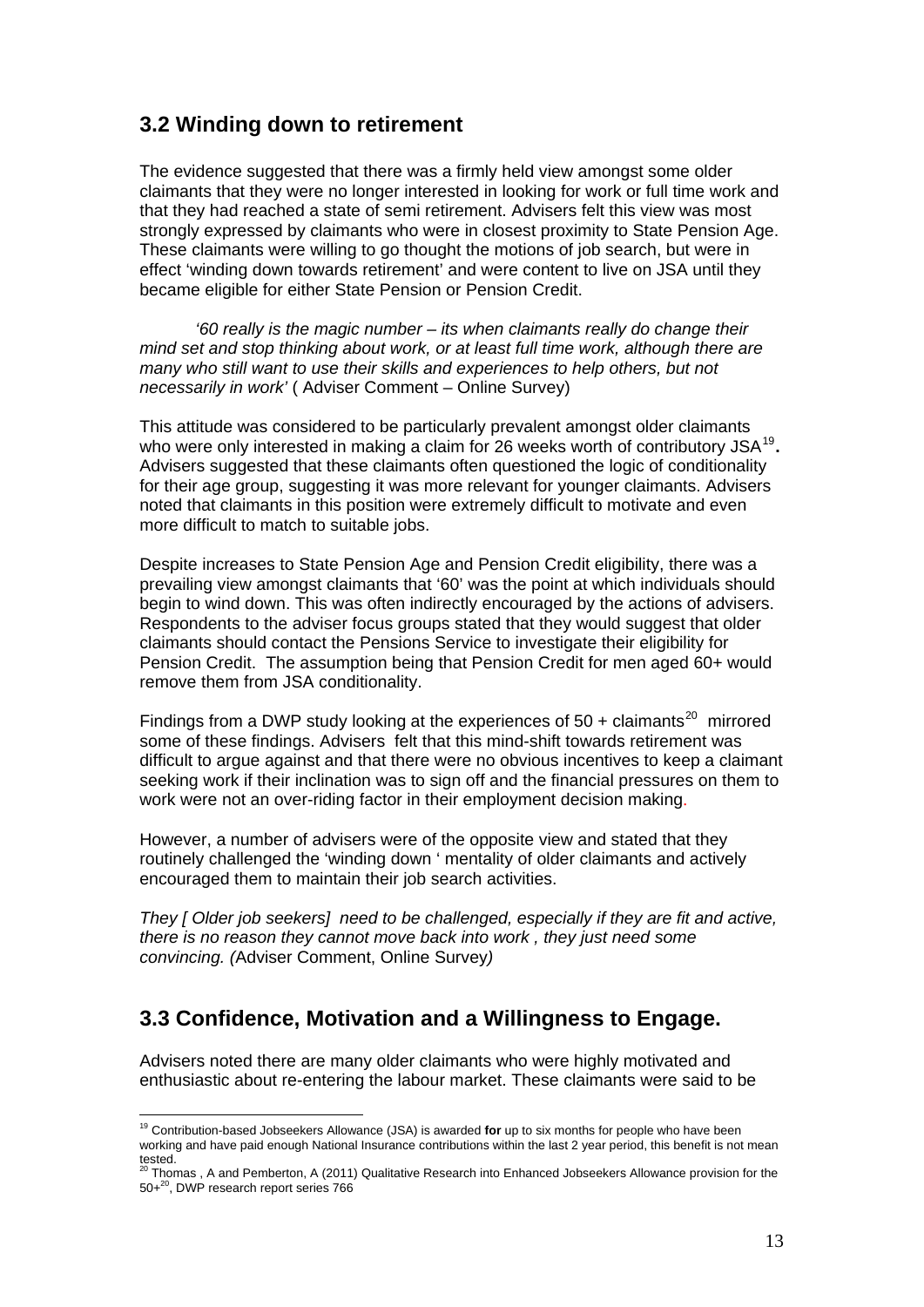strongly motivated by financial concerns and did not consider their age, or their proximity to State Pension Age as being a factor in their job search activities. This view was mirrored in a number of the interviews carried out with claimants, who felt their age was not a detrimental factor in them returning to work. A number of these respondents were highly engaged and confident about finding employment in the near future.

*"I'm not too worried, I don't look my age and I'm fit and active, no reason why employers should not take me on, I have knowledge and skills and experiences and if I get a job I would stay, not like younger people who only want work experience and then leave"* ( Claimant Interview)

This highly engaged sub group of the wider 60+ claimant group appeared to fall into two distinct groups:

- 1) **The higher educated self starters**  highly motivated with advanced job search skills and links to professional / career based networks. This group of claimants required little direct support from Jobcentre plus and were most likely to move quickly back into employment.
- 2) **The highly motivated but lacking skills -** again individuals who expressed a desire to move quickly back into employment but were thwarted by their lack of modern job search skills, or narrow job search criteria. This group often lost confidence and commitment to job search activities the longer their claim continued.

## **3.4 Confidence and Length of Claim**

The correlation between declining confidence and length of claim was an issue that arose across all strands of the research. Advisers noted that claimants were more likely to be positively disposed to employment at the beginning of their claim but would become increasingly pessimistic about their employment opportunities as their claim continued.

Older claimants often concluded that their inability to secure employment was as a direct result of their age, assuming employers had a natural preference for recruiting younger people. Once formed this perception of age discrimination tended to directly affect levels of motivation. Individuals assumed age discrimination would be difficult to challenge and therefore their chances of securing employment would be low.

Some Advisers noted that claimants often hit a crisis point in their claim, once they realised they were not getting the feedback from employers that they had first anticipated. It was at that point that many claimants started to voice negative statements about their age and job prospects, '*Nobody want me at my age' and 'I've already done my done my bit*'. This pessimism about the job market often led directly to the conclusion that self imposed early retirement was a more rational and acceptable state to be in. This was even more directly expressed by claimants who said they were only signing on to receive their 26 weeks worth of contributions based entitlements.

# **3.5 Only the right job**

Advisers identified an additional sub group of older claimants who wished to re-enter employment but only on their own specific terms. These individuals tended to value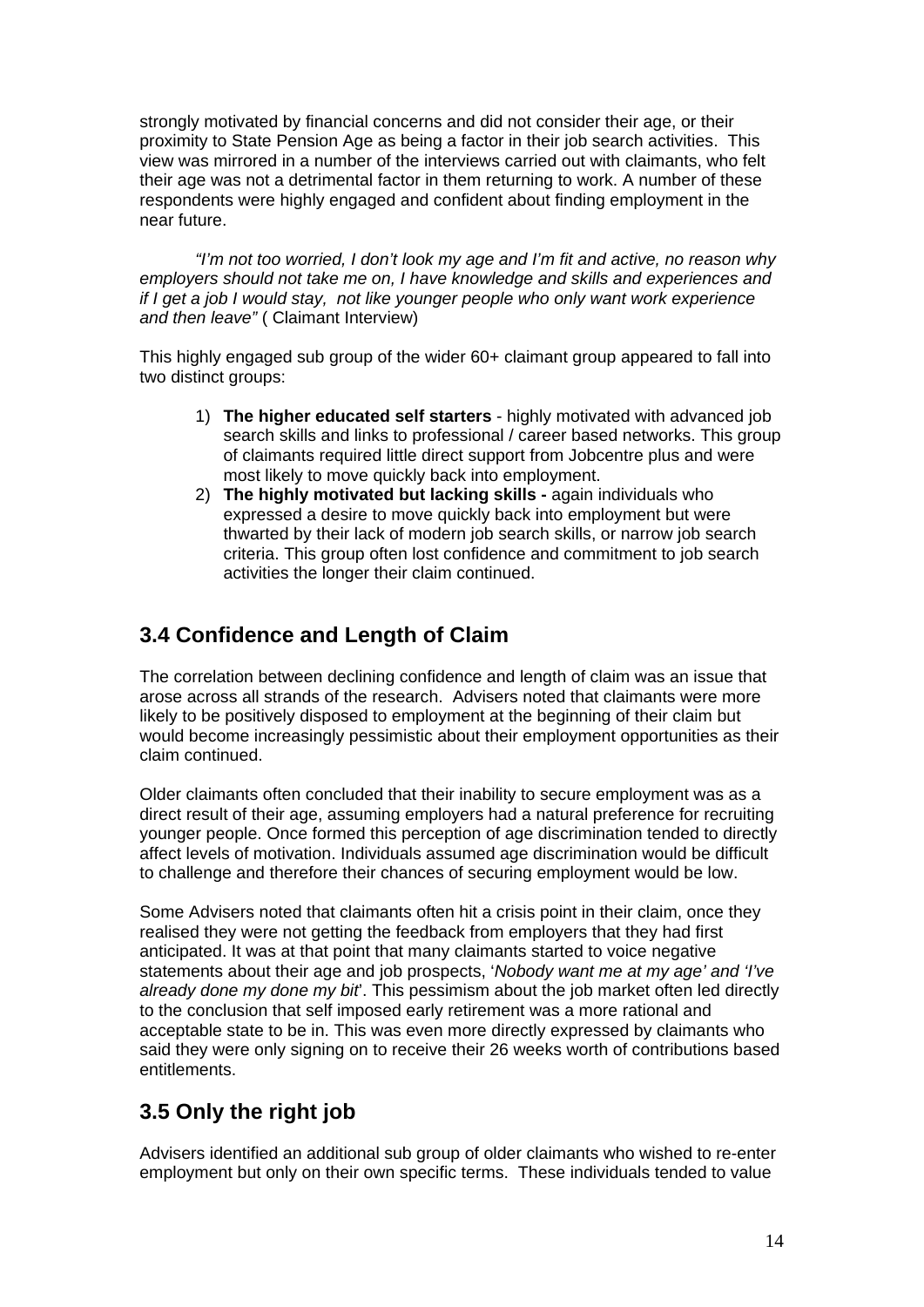the quality of the job more highly than the financial remuneration and held a strong preference for either part time, or highly flexible employment. To an extent this group were in effect winding down to retirement, but were also willing to engage in employment for its social benefits. This group tended to be less hindered by financial concerns and were more likely to be in good health.

*Having undertaken work with claimants across the region, I noticed that many older claimants displayed a different attitude in their search for work. They wanted a job but only if it was the right job for them. They worried about being stuck in job that would make them unhappy. These people seemed not to be motivated by money or prospects, more on quality of life and being able to work with nice understanding colleagues'* (comment posted to online 'Speak Up' Forum, Jobcentre Plus Manager)

### **3.6 The legacy of a long term stable work history**

Advisers highlighted that many older claimants have a good range of work based skills and experience gained during many years of long term stable employment, often within the same job or industry. It was however noted that this history of employment stability could in itself cause of range of quite specific problems once individuals faced unemployment.

*Some claimants have worked in the same job for decades and cannot conceive of doing anything else. (*Adviser comment – Online Survey*)* 

 Claimants often felt quiet strongly that their job search activity should be focused exclusively on their previous job type or industry. This preference effectively narrowed their job search focus and limited the extent to which they were willing to explore other alternative avenues of employment. Advisers also noted that these older claimants were often unable to comprehend how they could transfer their particular skills sets to a new industry. One adviser used the example of 56 year old claimants, who had recently been made redundant as an accountant in an engineering firm,

 *"When asked about his job search criteria, he said the only types of job he could consider applying for were accountancy jobs in engineering firms. He had an inability to see how his highly numerate skills and management experience could be used in a whole range of other job roles".*(Comment posted to online 'Speak up' Forum, JCP Adviser*)* 

Some Advisers also suggested that stable work histories particularly for skilled workers or those in managerial positions lead directly to unrealistic wage expectations. Many older claimants felt that any new job they applied for should pay the same as their previous position and they were not willing to accept any drop in salary. This preference for a specific job paying a specific salary level again had the effect of narrowing the job search focus.

# **3.7 Qualifications, skills and certification**

An issue raised specifically at the adviser focus groups was the mismatch been skills and qualifications. Advisers noted that many older claimants had well developed worked based skills, often acquired during an apprentiship term. Unfortunately many of these trade based skills, were either not supported by formal qualifications, or the qualifications were outdated and had been eclipsed by newer certification. This was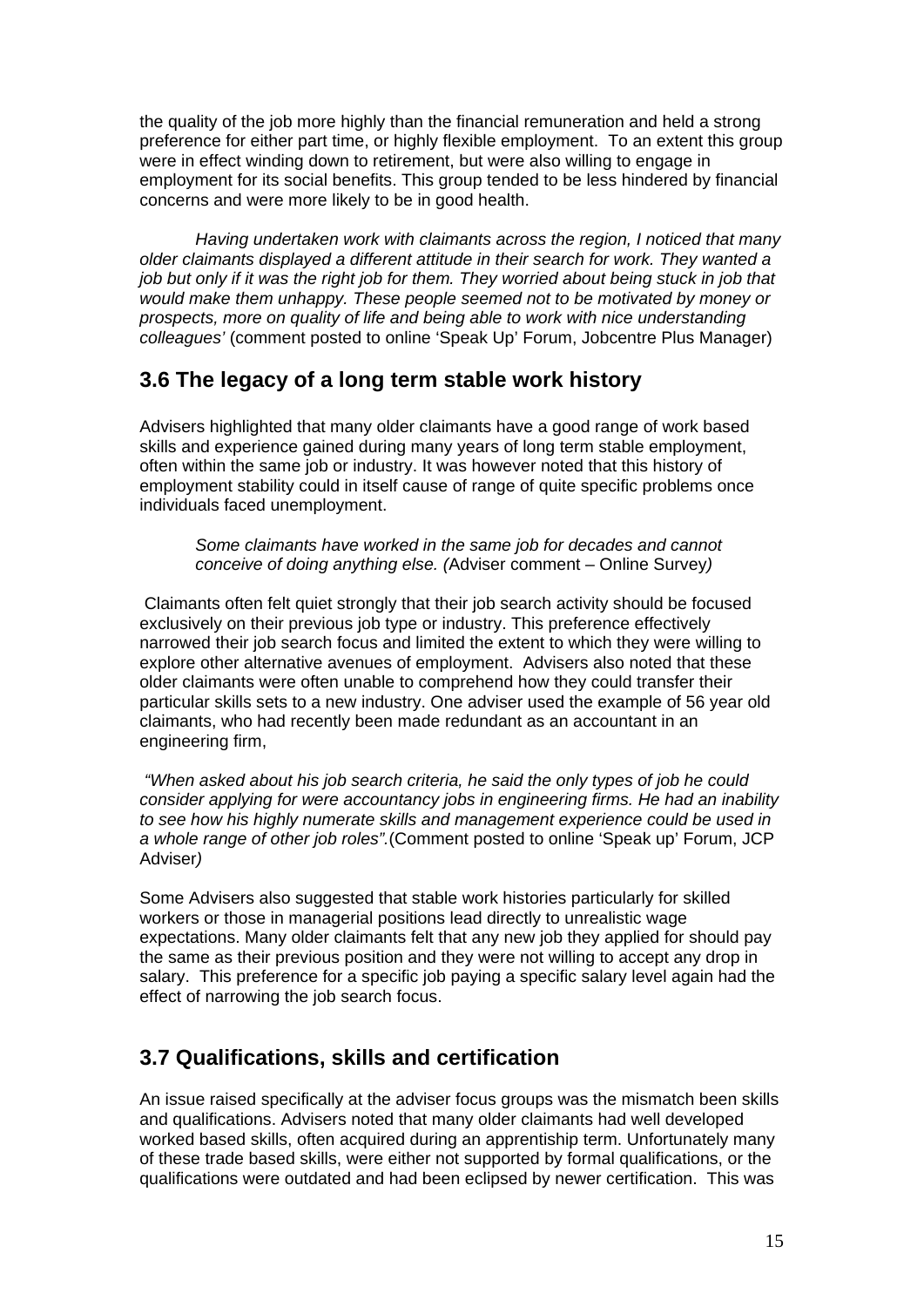considered to be significant barrier for many older claimants who wished to re-enter the same profession from which they had exited. Older claimants found that many employers required very specific qualification criteria which they deemed to be essential for the posts being advertised. Without being able to produce the necessary proof of qualification, claimants found themselves immediately thwarted, by not being able to satisfy the application criteria.

*A construction worker may have worked for 35 years in the industry, he may have even been self employed and now he is being asked for a CSCS card to apply for jobs, he won't get anywhere without this qualification. (*Adviser comment Online Survey)

Many Advisers felt frustrated that they didn't have the ability to always address these specific training and certification needs. As a result many claimants were encouraged to broaden their job search into areas which required fewer, if any certified qualifications.

## **3.8 Lacking modern job search skills**

The single most common issue raised across all interview groups, was the problem many older claimants face in understanding and navigating modern job search activities. The term 'Modern Job search 'in this context is used to described a range of skills and processes common to the contemporary labour market. Skills such as IT literacy, word processing, and internet based job searches, submitting online applications, formulating modern CV's writing competency based application forms etc.

Nearly 80% of Advisers responding to the online survey mentioned that a lack of these linked skills and a limited knowledge of modern recruitment practices act as key barrier to older claimants securing interviews and ultimately finding employment.

Advisers noted there are many older claimants who are happy and confident in using online IT based applications, but there are also many others who have very limited IT skills. When it comes to undertaking job search activities these less proficient IT users are restricted to using more traditional job search methods, newspapers, trade magazines, job boards and word of mouth. This effectively limits the number of job vacancies they see and can therefore apply for.

Preparing appropriate CV's and writing competency based applications were also raised as significant issue by a range of respondents.

Advisers speaking at focus group sessions noted that many older claimants had been in long term stable employment and had therefore not applied for a new job for many years. As a result these older claimants had little, or no understanding of what was required in terms of a contemporary CV, or how they should go about completing a competency based application form. It was noted that even when C.V training was provided, many older claimants felt their needs were not being met. They had hoped to leave a training session with a fully prepared (type written) CV in hand. However courses would instead focus on telling claimants 'what they needed to do', 'what the CV should look like' and 'what sort of structure it should comply to'. Many job seekers would then leave training sessions feeling unprepared and unable to confidently take the next step of applying for jobs.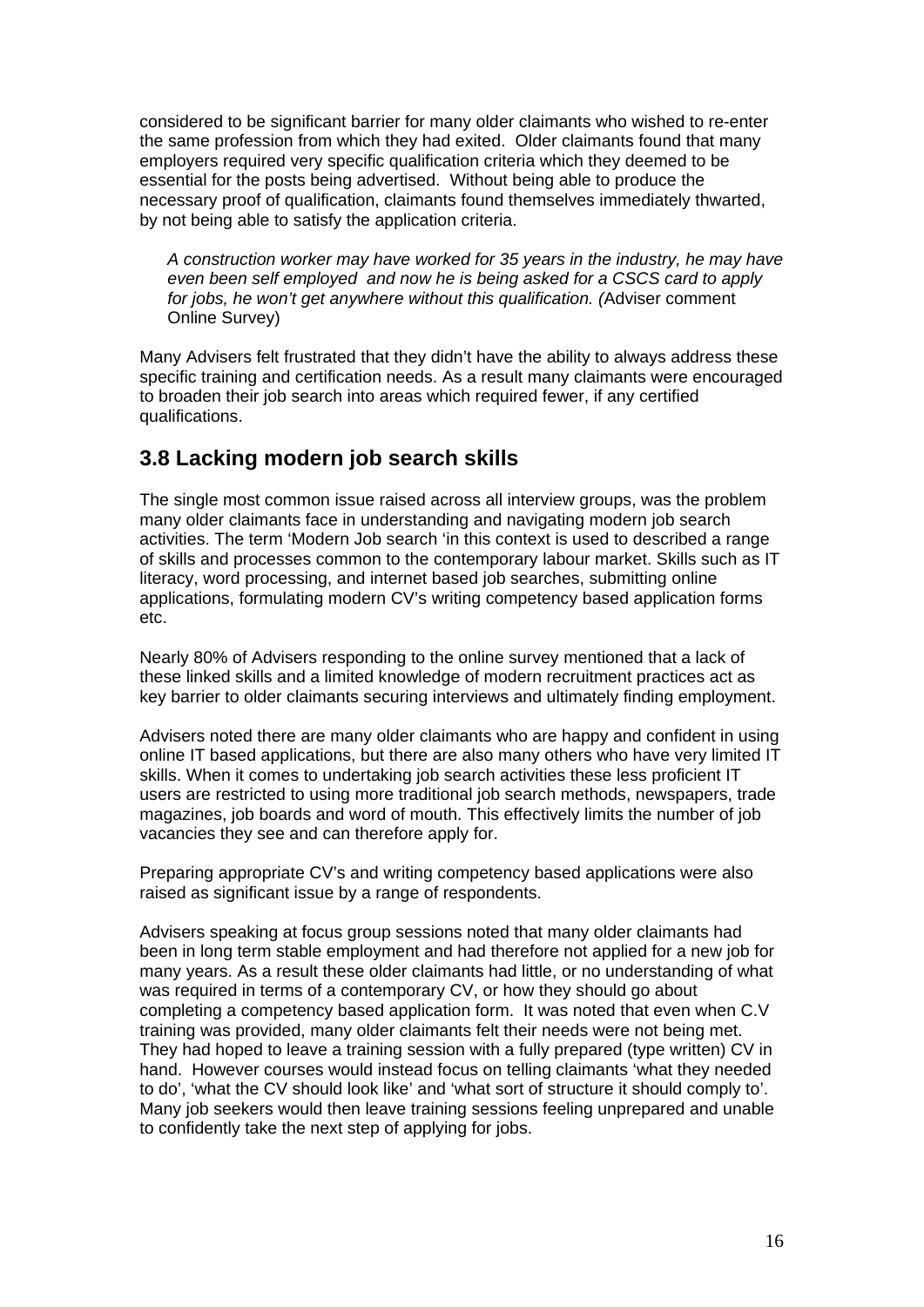Advisers also focused on the problems many older claimants faced in successfully completing online applications. Even if claimants were able to fill in online forms, they would often submit the wrong sort of information, or omit essential detail such as key words, or essential qualifications. One Adviser noted that older claimants were unaware that their online applications would often be first passed through a programme filter, selecting on key words and phrases. Claimants did not understand that if their application didn't get through this first filter, then it would never be read by an employer. The adviser noted that older claimants would therefore make assumptions as to why they were not being selected for interview and many concluded this was entirely due to their age and that employers have a natural preference for younger workers.

This issue was reinforced by interviews conducted with Employer Engagement Managers who noted that all big employers undertake recruitment online and this is a trend that is unlikely to change because it is cost effective and relatively simple to deliver. Engagement Managers did however accept that this online application process does affectively exclude people with low IT skills. Employer Engagement staff also noted that most employers now require some level of IT proficiency:

#### "E*ven manual jobs like warehousing require staff to be able to use IT for booking stock in and out" (*Employer Engagement Manager Focus Group)

A large call centre employer reflected on the issue of older employers and IT proficiency, noting that their younger recruits pick up the "*PC training quickly, while older employees can struggle even with 6 or 7 weeks of dedicated training".* The employer went onto say that older people can be less confident in the training, particularly when they are working alongside younger people. As a result the company tried to address this issue and delivered an over 45's only recruitment and training session, which they considered to be successful.

#### **3.9 Perceptions of employer discrimination**

The issue of ageism and employer discrimination was raised across all interview groups and opinion on its extent and even its existence was widely divided.

Amongst advisers the view that employers discriminate against older claimants in favour of younger people was almost universal. Advisers felt employers were able to pick and choose who they employed particularly in the current contracted labour market and that their preference was to pick younger employees who would be receptive to new training and adapt more quickly to a new working environment:

*"Employers feel they can't mould older workers, there might not be out and out discrimination but there is definitely a view that older workers are set in their ways, they don't listen and cannot be taught new things' (*Adviser comment Online Survey*)* 

Claimants were more divided on the issue, with some believing that their age was the single crucial factor in restricting them form gaining employment:

*'My age is my biggest barrier to getting into work. I can get to interviews ( I've had a few) they are all very nice and polite and about my skills and track record , but I never get a job and I know its because of my age.* (Claimant Interview*)*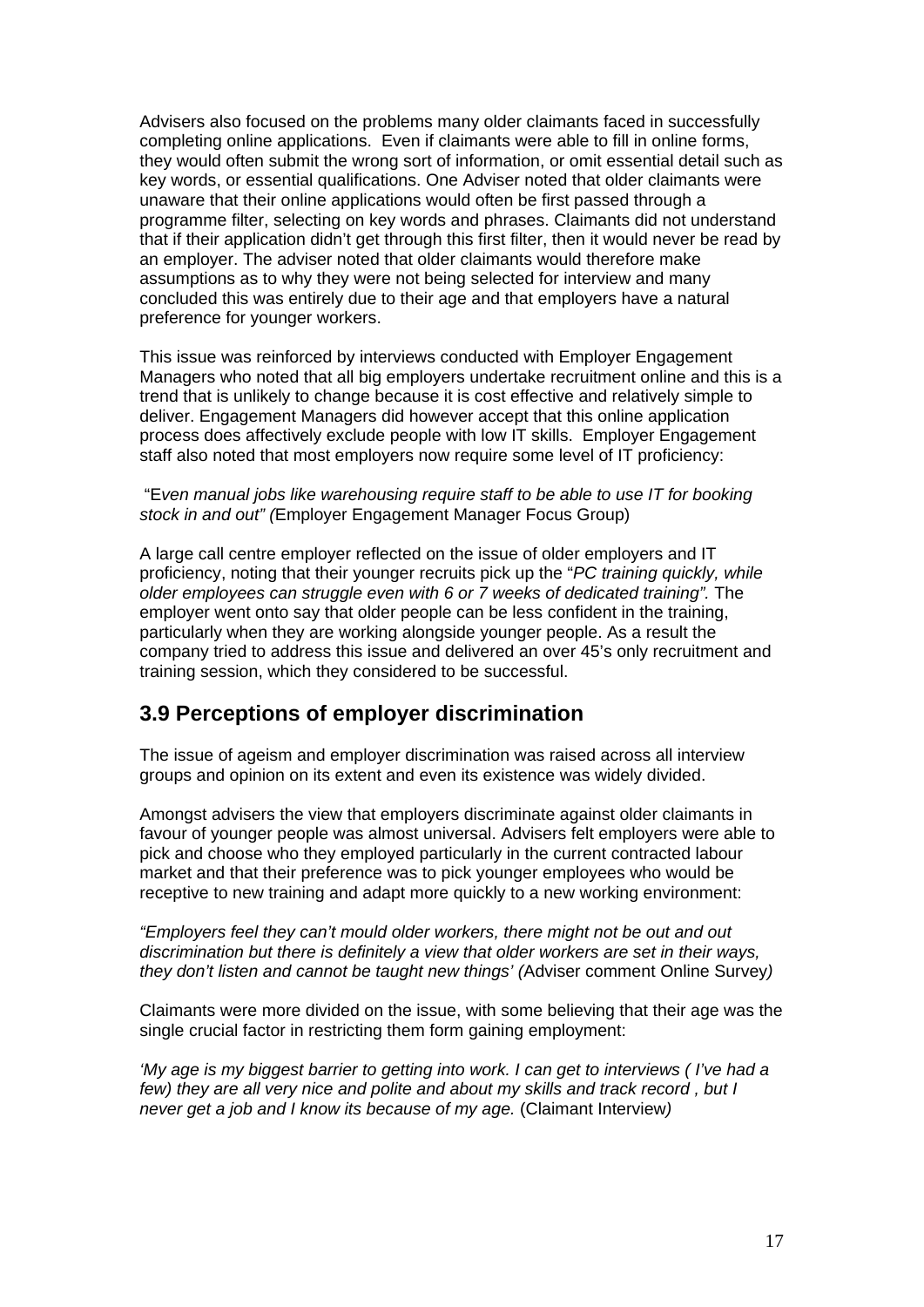Others claimants were less concerned about discrimination and believed that their combine skills set and experience was far more important to an employer then their actual age.

The interviews with large employers also provided a range of divergent views and opinions about older workers, focusing largely on their relative abilities. Employers tended to state that they did not have a preference for any one age group and that they aim to employ the best person for the job, regardless of personal characteristics. However when asked to reflect a little more closely on their recruitment practice, employers did mention certain generalised age related characteristics which were either considered beneficial, or detrimental to the business. One respondent representing a large supermarket chain stated that older employers were particularly valued because they tended to be more loyal then younger staff. It was also noted that older members of staff tended to have better interpersonal skills, were better at dealing with customers and had a broader knowledge of the products and services that the company provided. Another respondent representaing a large call centre stated that older workers were much more reliable and flexible then younger employers, particularly when it came to organising shift patterns and holidays. Younger employees often had family commitments restricting their shifts to school hours while older workers would happily work evenings and had more flexibility in terms of annual leave arrangements.

However there was also some concern voiced about the ability of older recruits lacking IT skills and struggling with the IT based training required for many jobs. The call centre employer noted that older recruits tended to be less confident in the training sessions, particularly when they felt out of their depth or were working alongside younger people. None of the employer respondents said that these concerns affected their recruitment and selection activities.

Employer Engagement Managers (EEMs) provided some of the clearest insights into the complexities of perceived or actual age discrimination. Once again a mixed picture of experience emerged, with many of the EEMs stating that employers only want to select the best person for the job and was not influenced by age. Other EEMs noted that employers tend to be more discriminatory about younger claimants, who they consider to have low skills, little motivation and limited experience of work.

 However other issues emerged when the EEM's were asked to discuss employer engagement and recruitment practise in a little more detail. EEM's noted that employment agencies (acting as the interface between employers and claimants) would often cherry pick younger claimants for key appointments:

#### "A*gencies often work on the assumption that employers have a preference for younger recruits and therefore attempted to make quick win by selecting applicants by age"*.

 EEM's also noted that it is extremely difficult to prove whether or not an employer discriminates against older job seekers, particularly when so much of the selection process is based on competencies, previous experience and certified qualification:

" *Discrimination is perhaps more indirect many employers have a preference for recruiting people with proficient IT, and word processing skills and as we have already said many older claimants lack these IT skills and therefore do not meet the core requirements for many of the advertised vacancies*". (EEM interview)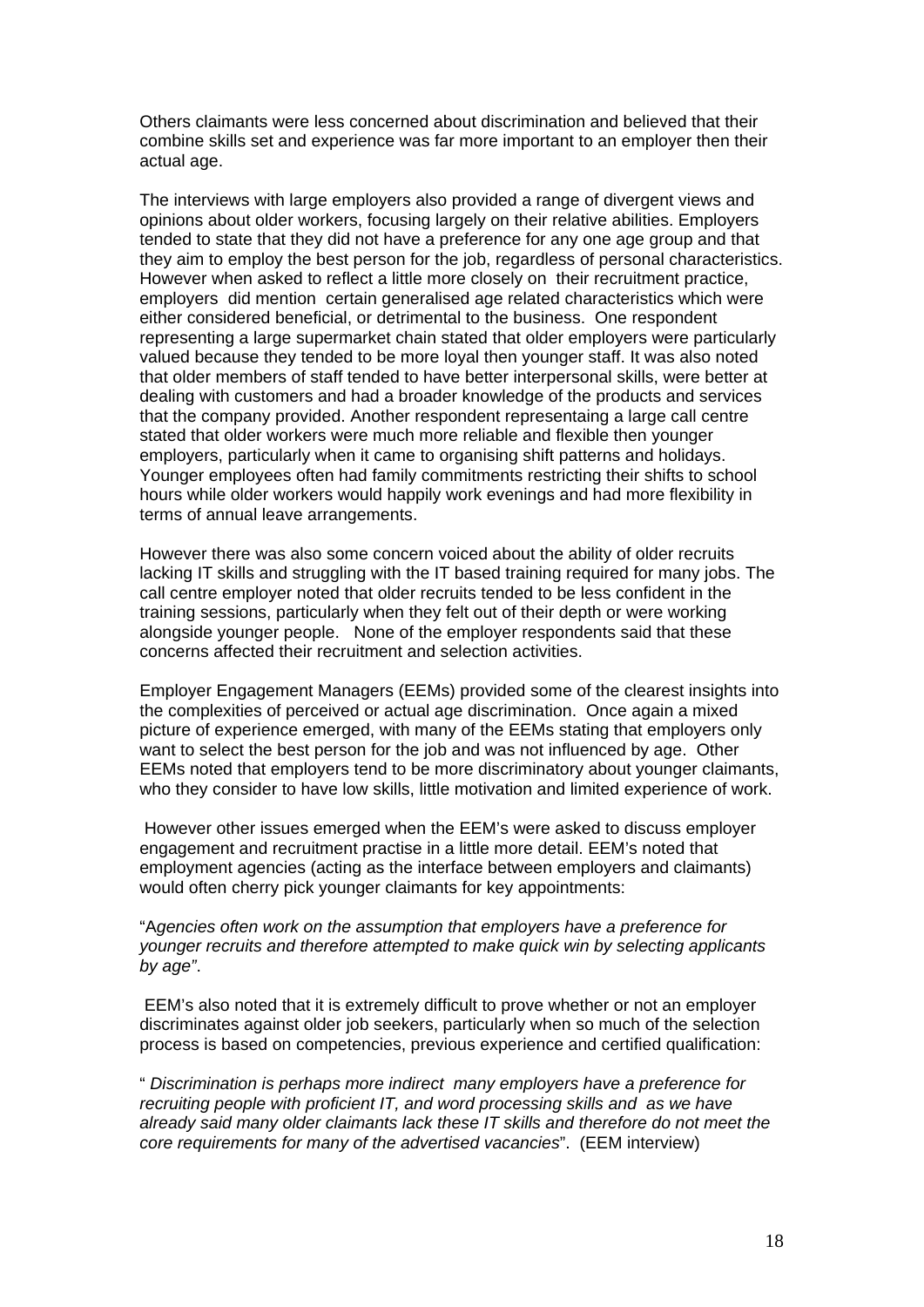## **3.10 A Dislike of Jobcentre Plus Offices**

A common theme to emerge from the claimant interviews and was partially echoed by Advisers, was that older claimants tend to have a dislike of Jobcentre Plus Offices and the initial reception they received from staff. Advisers also felt a claimant's perception of poor service could negatively affect all future engagement with Jobcentre Plus.

A number of respondents to the customer interviews mentioned that their first experience of a Jobcentre was poor. Issues that were specifically highlighted included a perceived unwelcoming reception from door staff, a seemingly chaotic atmosphere, confusion over processes and the limited time available to talk with Advisers and to discuss individual needs. This attitude may in part be a reflection of claimants having had little previous experience of the Jobcentre Plus service and reflects the confusion many feel when entering a new environment. However what makes this finding of relevance to the age of the claimant is that older claimants assumed their age and their previous work experience would afford them some degree of status and preferential treatment. Claimants were often dissatisfied when they realised that they would be treated in the same manner as younger claimants:

#### On visiting a Jobcentre *'I dread it, I get cold sweats the night before I need to go in and I feel sick at the thought of it* (Claimant Interview)

There was also the expectation from a number of older claimants that they would receive support and advice from day one of their claim and were disappointed that they did not qualify for any support until they had been unemployed for some time:<sup>[21](#page-20-0)</sup>

*Jobcentre Plus should offer more courses, particularly on improving you're skills when they are out dated, but they don't offer anything at my age and you feel like your on the scrap heap'* (Claimant Interview)

Advisers noted that this dislike of Jobcentre Plus offices could lead older claimants to limit their contact with the Jobcentre, reduce their use of Job Points and be less willing to attend voluntary training and job search provision. One Adviser responding to the online survey noted that:

' Y*ou have to feel confident and comfortable with your surroundings before you can really get to grips with job search activities and many older claimants just simply feel ill at ease in the Jobcentre*.( Adviser Comment Online Survey )

However a number of claimants also reported some very positive experiences of the support that they received from individual advisers, noting that they made great efforts to develop an understanding of their individual needs and presented them with a range of support options:

*When I first saw an Adviser he was really good. I wanted to start my own business and run a mobile Karaoke service. The Jobcentre were really good and helped me as much as possible in trying to set this up (Older* JSA Claimant*)* 

<span id="page-20-0"></span><sup>1</sup>  $^{21}$  Under new rules allowing local office flexibility, support and provision from day one of a JSA claim can be given, if this is deemed appropriate by the adviser.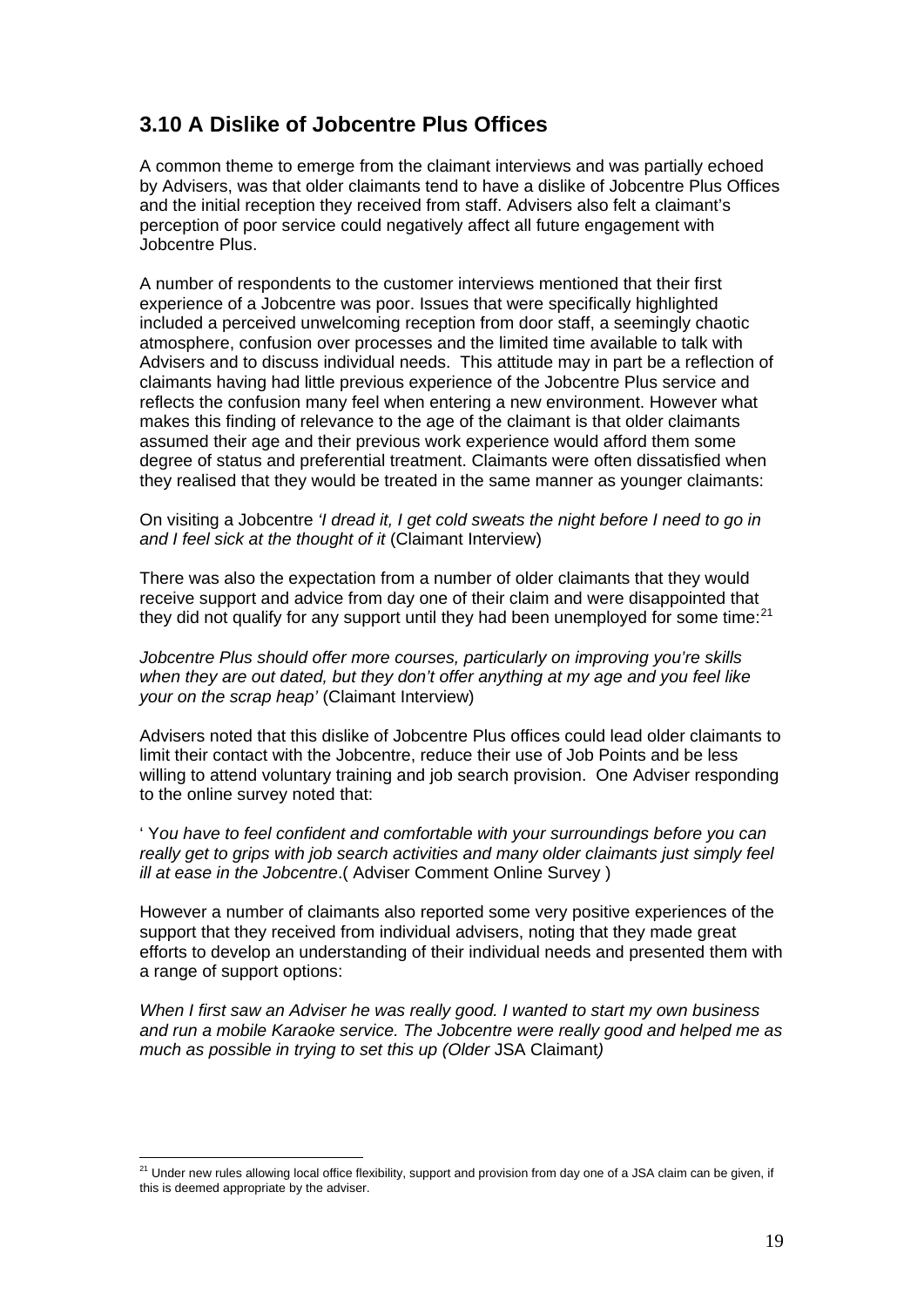## **3.11 Ill health and caring responsibilities**

Concerns about ill health and caring responsibilities were considered by many advisers to be a key barrier facing many older claimants.

It was noted that for many older claimants, their long standing health condition had often been managed effectively by their previous employer. The employer had made the necessary adjustments to suit the employee and was willing to accept certain limitations. This type of support wasn't always available from new employers who had less time to get to know the employee or to adjust to their particular needs. One respondent to the online Speak Up forum describes the experiences of an older jobseeker with health concerns:

*'I helped a butcher with 30 years experience find a new job, unfortunately he only lasted four weeks. He found it increasingly difficult to work in the cold store as it affected his joints and general mobility. In his previous job his colleagues were understanding and covered for him. However in the new post he had to earn his stripes and his condition put him in a difficult and uncomfortable position, he had to leave" (*Comment to online Speak Up forum, JCP Adviser*)* 

Advisers noted that in an effort to better manage health concerns many older claimants expressed a preference to work part time, or to find more flexible employment. However this preference for reduced hours could limit their job search parameters. The preference for part time and flexible employment was also common to older claimants that had to balance their job search activities with caring for grandchildren, a spouse, or elderly relative.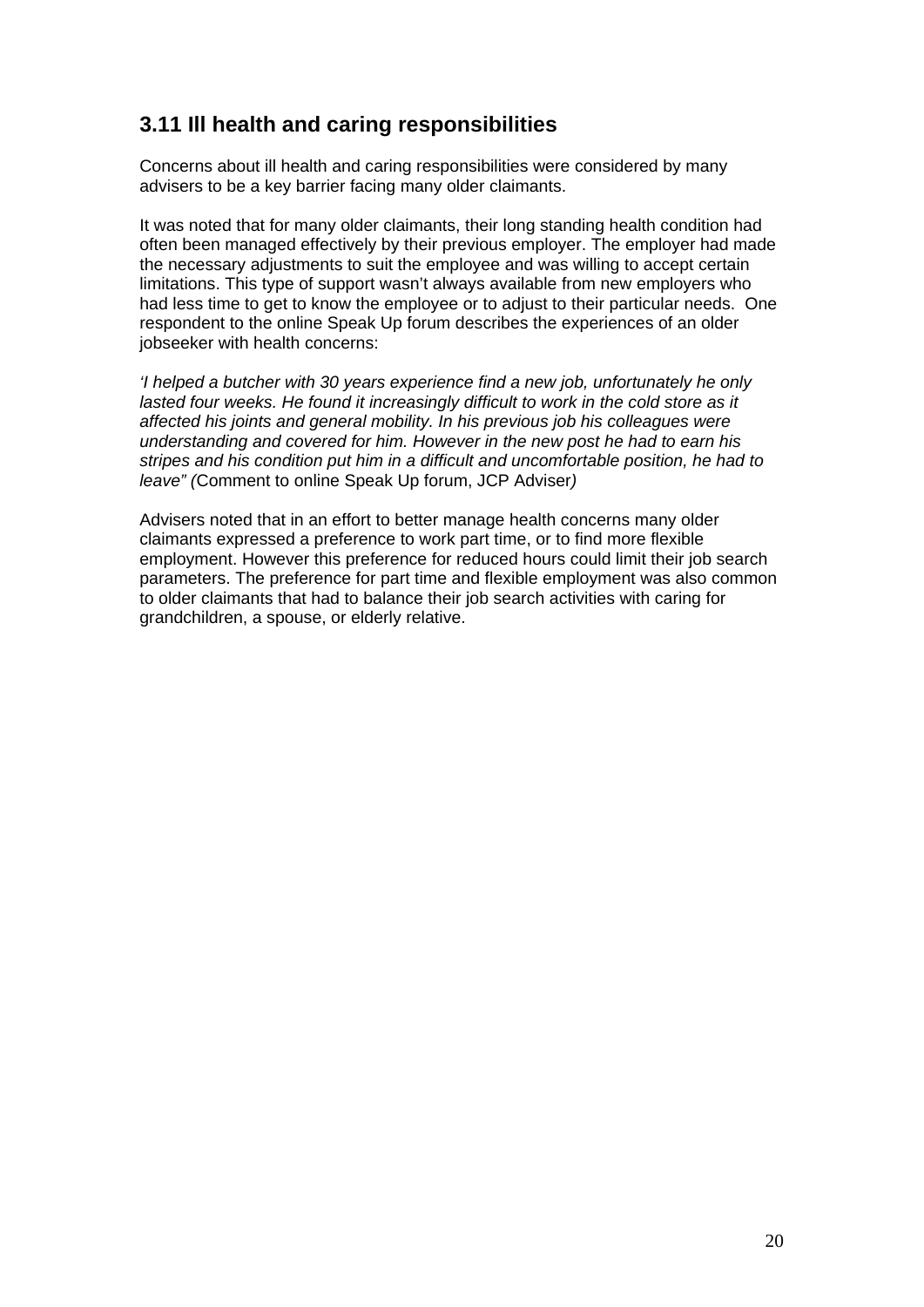## **4.1 What works and what more needs to be done?**

Respondents from each strand of the study were asked to reflect on what sort of provision and support currently works for older claimants and to consider what more can be done to support their particular age related barriers. The section below reflects on these findings.

## **4.2 Broadening job search criteria**

Assisting older claimants in broadening their job search criteria was an issue raised across a number of research strands. Adviser in particular felt that many older claimants tended to focus their job search activities around jobs and industries in which they had previous experience. Very few claimants had a real grasp of how their particular skills set could be used within a different work context. As one Employer Engagement adviser noted:

*Jobcentre Plus should have role to play in broadening peoples horizons, in older manufacturing areas many men (in particular) don't see shop work as proper work, they think of work as manufacturing, engineering etc. But not all these types of job are still available or even suitable for them now.* (Adviser Comment Online Survey)

A number of Advisers felt that the support they could offer to older claimants was limited by the time they could allocate to each claimant. It was noted that older claimants would often need greater amounts of Adviser time to talk through the details of their job search activities. The research was conducted at the point at which flexible delivery had only recently been introduced. Many Advisers had yet to experience the full extent of the flexibility regime and how this might have implication for their time management.

Respondents felt that there was already a lot of good practise in place in terms of assisting with job search. Advisers mentioned their ability to provide support which included CV preparation, interview techniques, and realistic job goals and careers advice. The value being able to offer one to one support with claimants was also noted. One to one sessions allowed Advisers to build up rapport and trust with a customer which helped them in tackling some of the more difficult conversations relating to job search criteria. This issue of time and rapport building was considered to be patricianly important for older claimants, who seem to respond better to longer and more thoughtful discussions.

# **4.3 Developing Modern Job Search Skills**

The need to develop modern job search skills amongst older claimants was a significant issue for many Advisers. It was felt that some current provision was not targeted appropriately or did not provide enough depth and details to meet the needs of older claimants.

Advisers suggested, that training in basic IT was required, which focused on some core principals and skills – such as word processing, how to search the internet, how to find suitable job search sites, how to make online job applications and how to send and respond to emails. It was suggested that much of this training should be provided in small group settings, possibly with one to one support. The issue of mixed age group session was raised as potential problem, as older claimants would get left behind in the training, by the more IT capable younger claimants.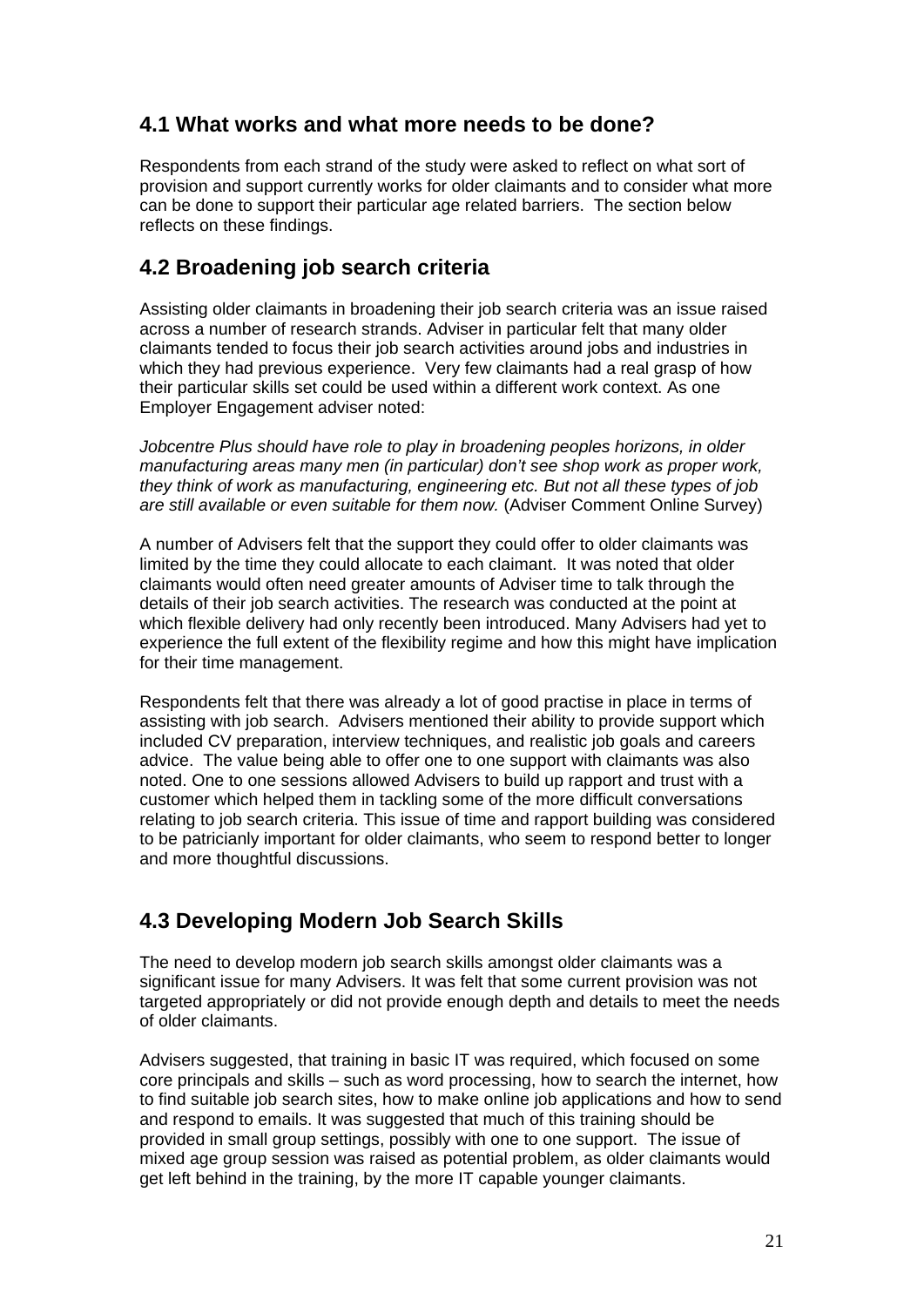Having IT support available within the Jobcentre Plus offices was also raised as a potential benefit to older claimants. Advisers suggested that if the issue of IT skills was raised during and interview, then it would be useful if some form of immediate inhouse support was available. Even if this support was limited to having access to a computer, claimants could still benefit.

It was also suggested that training sessions be developed that focus on some of the key basics of modern job search. Sessions that provide an explanation of why its important to

- $\circ$  conduct online job search across a number of different sites,
- o to be proficient in submitting online applications,
- o understand how many employers operate online application filters and make their selection of online applicants.

This focused training could also incorporate some the available provision which focuses on the development of competent and contemporary CV preparation. Advisers felt the development of competent well crafted CV is an essential element in the job search tool kit and that many older claimants need additional support in developing an effective CV.

The timing of training was considered to be crucial, with many Advisers noting that early access (even from day one of a claim) would be particularly beneficial for older claimants. It was suggested that if job search barriers are not tackled at the beginning of a claim then there is the danger that many claimants quickly become disillusioned or loose confidence with the whole job search process. This is an issue of particular pertinence with older claimants who may assume their lack of job search success is a result of employer discrimination. This was a view echoed by a number of Claimants, who had initially assumed that they would receive support from the beginning of their claim and where disappointed that much of this provision was withheld until they had been claiming JSA for 6 months $^{22}$  $^{22}$  $^{22}$ :

*"A job search mentor who can guide them through internet websites, encourage them to focus on what they can do rather than what they can't do when it comes to job descriptions* ( Adviser comment Online survey) *"* 

#### **4.4 Single Age Group Sessions**

1

Another common theme to emerge quite strongly from the adviser focus group session was the potential problems older claimants face when asked to participate in mixed age group training sessions. Advisers noted that older claimants often feel nervous or alienated from a group that has a mixed age profile, especially if the behaviour of other claimants is disruptive. Advisers noted that grouping older customer together on training sessions seems to elicit better results. The success of the 50+ support contracts<sup>[23](#page-23-1)</sup> was cited as good practice in this respect, where only claimants aged 50+ attended and could discuss issues they felt were relevant to them. It was also noted that older claimants expect a certain level of respect and have higher expectations of the services they receive. Advisers noted that it can be

<span id="page-23-0"></span> $^{22}$  This finding is likely to relate to the previous Jobseekers Flexible New Deal regime where day one access to provision was not available; under the new flexibility regime day one access to provision for JSA claimants is available at the discretion of advisers<br><sup>23</sup> 50+ Support Contract is a 50+ jobseekers one day training programme, designed to address some of the key age

<span id="page-23-1"></span>related barriers to employment. Attendance is voluntary and it's at the discretion of the local offices to decide whether the training should be offered.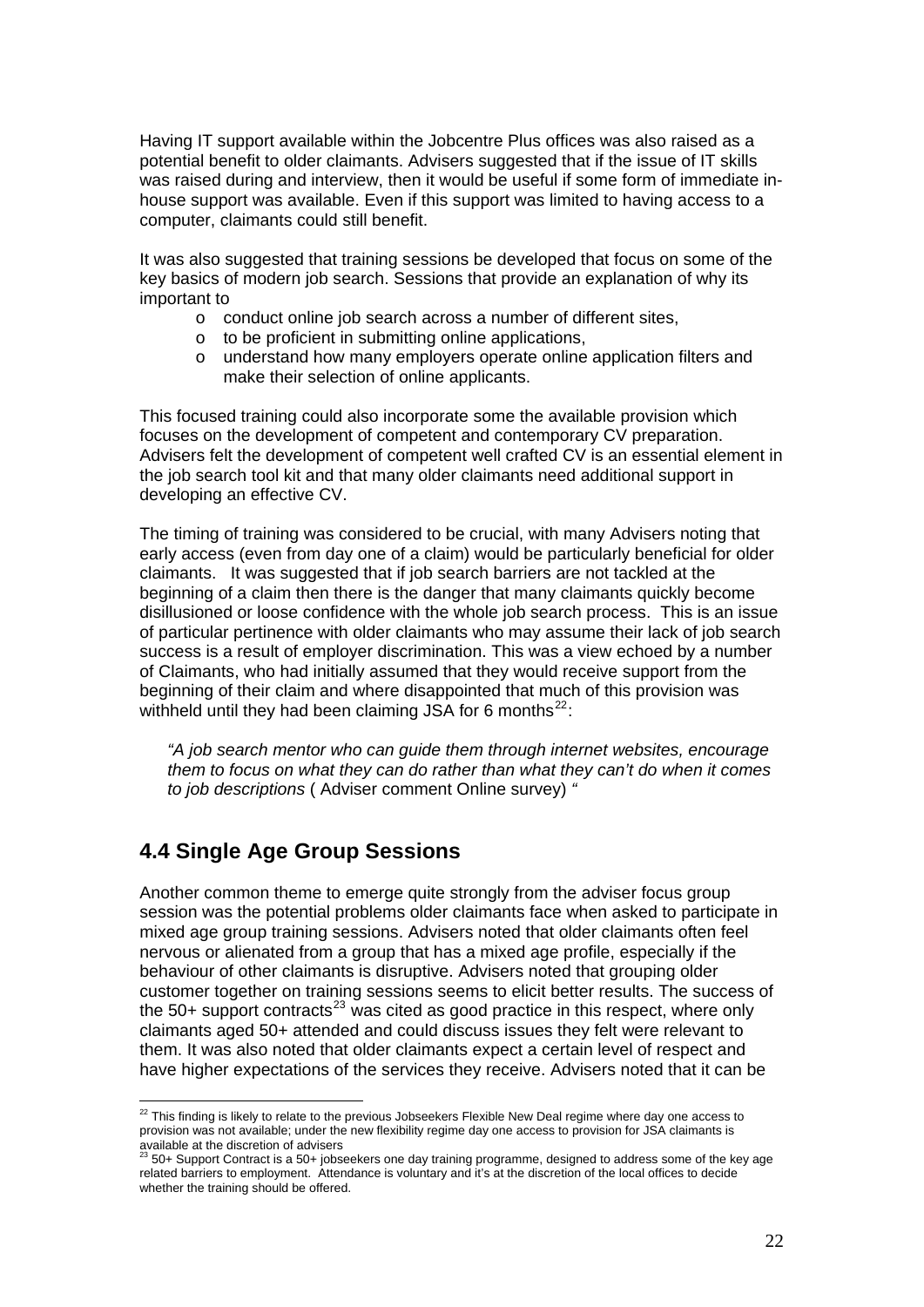beneficial in matching older claimants to older advisers. Claimants often assume an older Adviser will be more knowledgeable about their individual needs and have a better understanding of the job search requirements:

 *"Meeting with this customer group on a face to face basis may be the best way for them to realise that most people in this age group do not conform to stereotypes. In*  fact this age group grew up in the sixties one of the most radical cultural eras in out *history"(*Adviser Comment Online Survey*)* 

## **4.5 Knowing the local area and building links with local employers**

Encouraging Jobcentre Pus to develop a more detailed knowledge of local employers and the local labour market was an issue raised by both Employer Engagement and Jobcentre Plus Advisers. It was suggested that by developing greater links with employers, the benefits of employing older workers could be promoted, the negative perceptions about older people challenged and more effective job and sustainable job matching could be achieved.

There was also a great deal of consensus between the two interview groups in respect of what activities could be implemented to develop greater links with local employers and generally improve Adviser knowledge of local labour markets:

- $\circ$  Better use of Job Fairs with the possibility of hosting age specific or age positive events. Employer Engagement Managers noted that they had already successfully run Business Breakfasts at which the benefits of older were promoted to local employers,
- o Sector orientation days where the needs of particular employers and/or local sectors could be addressed and the skill profiles of older claimants matched to the skill requirements of employers,
- o Agency Promotion Days where Agency Reps are encouraged to promote older claimants,
- o Developing more good news stories about the achievements of older claimants – to inspire Advisers to maintain enthusiasm and support for older workers,
- $\circ$  Encourage older claimants to take up voluntary opportunities to increase their skill base and to show potential employers how proactive and engaged with work they can be.
- o Develop mechanisms through which greater engagement with local SME's can be achieved, rather than focusing solely on the larger employers.

# **4.6 Better training and support for advisers.**

A number of advisers suggested improved Adviser training was required to better understand and support the needs of older claimants. Many Advisers were adamant that any such training would most usefully be delivered in short group sessions and not as desk based, self guided study. Desk based study seemed to be universally disliked by Advisers. Some Advisers suggested that they would benefit from additional training on CV preparation, allowing them to more confidently offer practical tips and support to claimants. More general support and guidance on navigating through Directgov.com sites was also requested. Advisers were aware that the site offered lots of useful applications and points of information relevant to older claimants but that they were often unable to locate the right pages at the right time.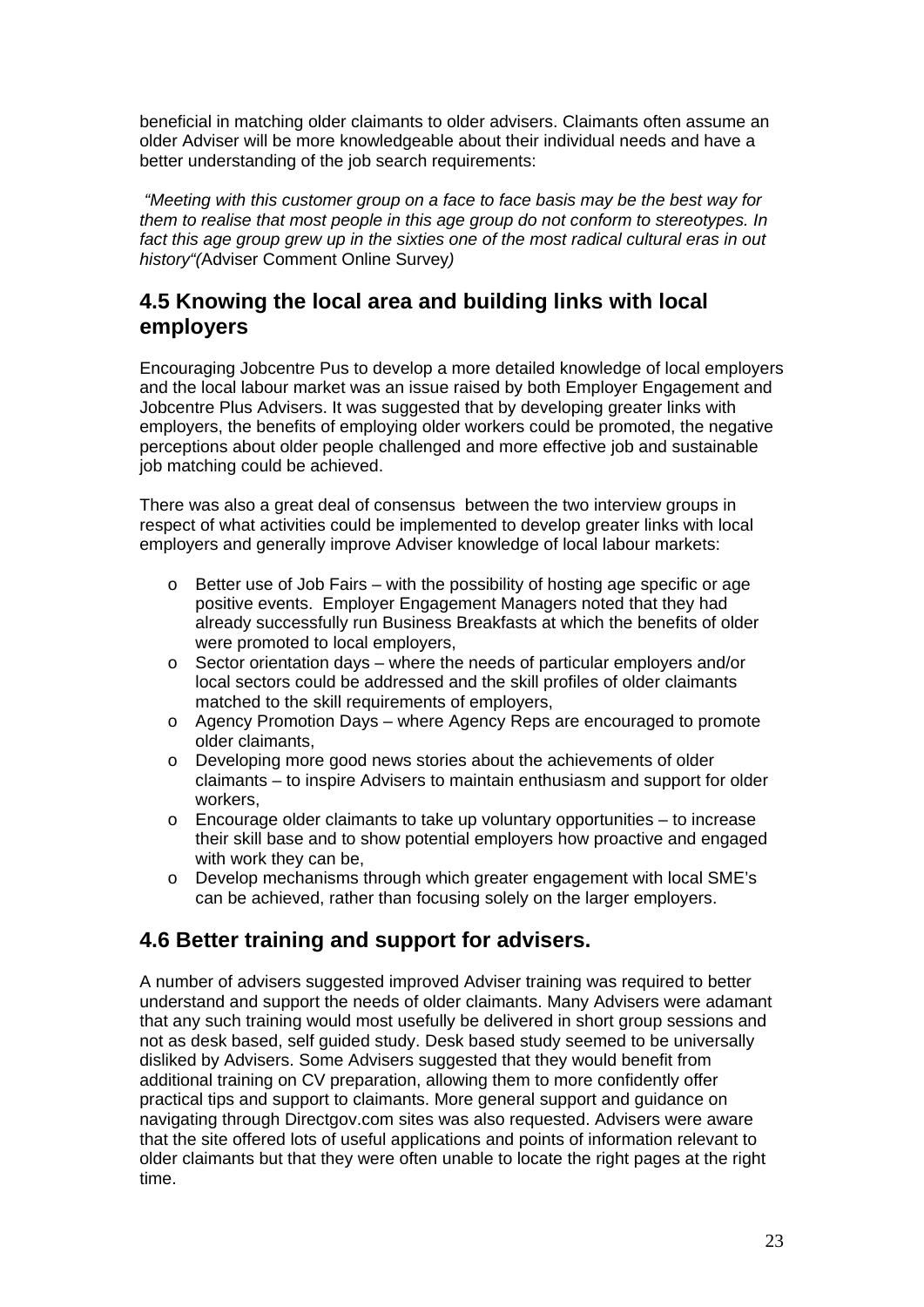It was also suggested that there should also be consideration given to Developing specialist adviser roles, where individuals would deal exclusively with older workers and build a detailed knowledge of their needs and barriers. This type of Specialist role would mirror the work of Disability Employment Advisers (DEA's) who have successfully built up specific skills to deal with disabled claimants.

### **4.7 More Support to convert claimant skills and qualifications**

Advisers at the focus group sessions raised the issue of outdated certification. It was explained that older claimants really needed additional support in helping them to convert their often obsolete qualifications into certification that had relevance for modern employers. This was considered to be a particular issue amongst skilled trade professions. It was suggested that more funding should be available to allow claimants access to conversion courses allowing them to more effectively compete for jobs in their chosen profession.

#### **4.8 Work trials, work experience and work Incentives for employers.**

Being able to effectively promote older claimants was a key concern amongst advisers and it was suggested that work trials<sup>[24](#page-25-0)</sup> and work experience were important mechanism for doing so. One adviser suggested that:

*Work trials give older people a real foot in the door with employers, it gives them the opportunity to say 'look how useful I am, looks at my skills and abilities'. This all helps to combat employer discrimination.* (Claimant interview*)* 

This sentiment was echoed by respondents at the Employer Engagement focus groups, who also noted the value of work trails and work experience, stating that they benefited both the employer and the customer and helped to alleviate some of the fears employers felt about employing older workers.

There was however some concern voiced that the opportunities for offering work trails were limited. One district suggested that their ability to run work trials had been removed and they felt that this was detrimental to getting older claimants back into work. Alongside these discussions, the issue of providing employer subsidies was also raised. A number of adviser felt very strongly that employers should be incentivised (for short periods) to take on board older claimants. This would be helpful in allowing employers to see how beneficial the skills and qualities of older workers could be for their business. There was no additional discussion about what form these incentives should take, or how they could be practically implemented.

<u>.</u>

<span id="page-25-0"></span> $^{24}$  A Work Trial must relate to a specific vacancy that an employer is actively trying to fill and be offered to a claimant on a strictly non-competitive basis. This means that for the duration of the trial, the person taking part is the only person under consideration for the vacancy in question i.e. the job is theirs if **both** they and the employer are satisfied following a trial period.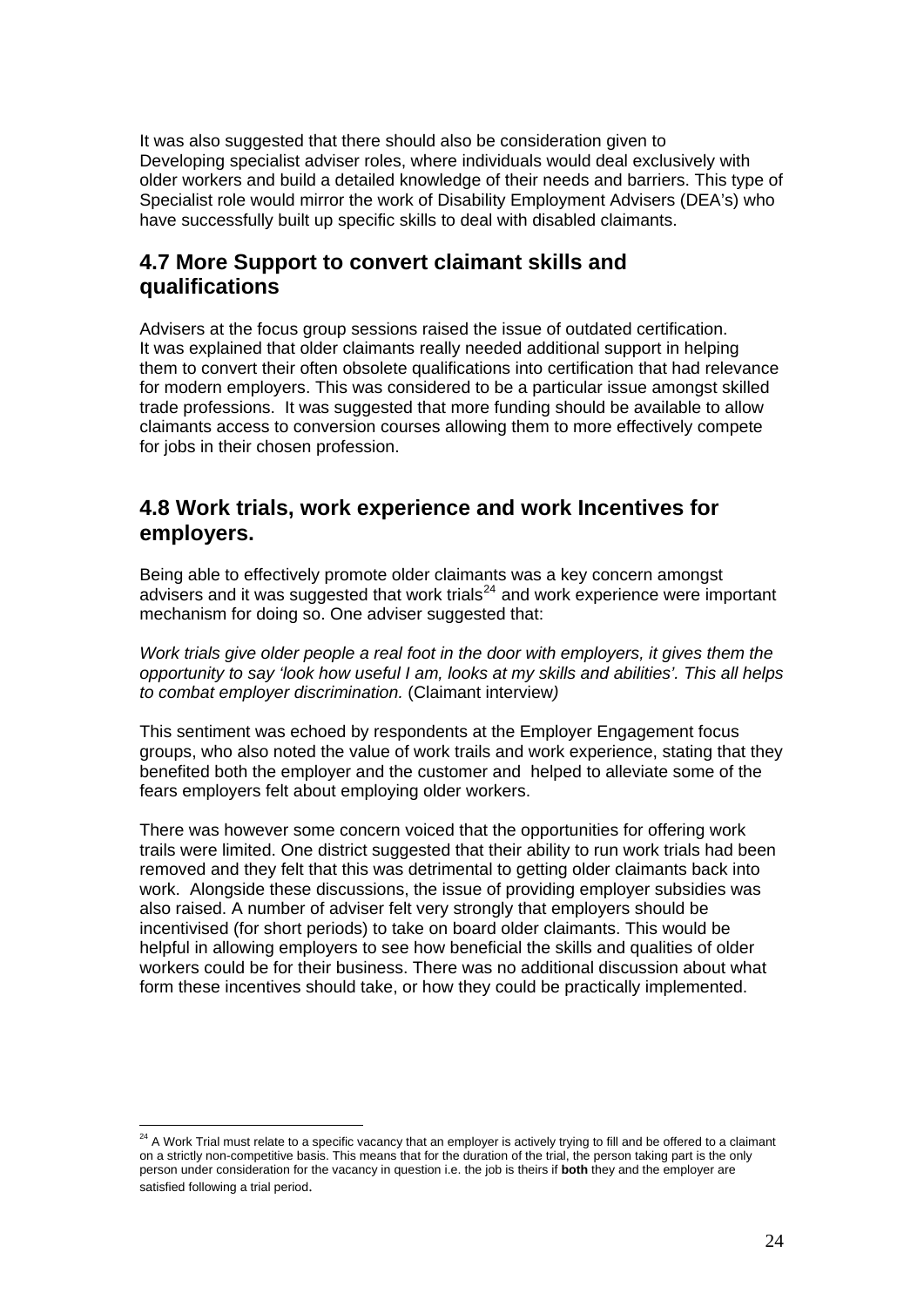## **4.9 Greater JCP flexibility**

It is important to note that at the time the fieldwork for this study was conducted, the Jobcentre Plus flexibility regime, 'Get Britain Working' measures and the Flexible Support fund (refer to Annex One for further detail) had only just started to be implemented across the Jobcentre Plus network. As a result many advisers who responded to the study had yet to experience the potential benefits of greater autonomy and flexibility.

However at the time the research was conducted the importance of having greater adviser flexibility in terms of decision making and resource allocation was raised at both the adviser focus groups and the online survey. There was a wide range of suggestions about how increased flexibility would assist the role of the adviser and better support the needs of older job seekers. Some of the most commonly suggested activities are detailed below:

- o **Better contact with providers** it was suggested that better communications with providers could result in better outcomes for claimants. A closer working relationship would mean that advisers could talk to providers in order to discuss in detail the needs of a particular claimant. Joint strategies could then be formulated to more closely address the barriers individuals face. It was also suggested that advisers should be able to build stronger links with non contracted provision in their local area, such as the courses and provision provided by other agencies and charities,
- o **Age specific open days** a number of comments were made about the potential benefits of bringing older claimants and providers together to discuss skills needs, training requirements and preferred teaching methods. One specific comment posted on the online 'Speak Up' board suggested that Jobcentres should, *Host open days that target older claimants. These sessions could act as an introduction point for provider's local employers and claimants to discuss the requirements of training, skills development and vacancy filling. (* Adviser comment Speak Up forum *)*
- o **Longer Adviser interviews** Many Advisers suggested if they had greater flexibility over their time, they could offer the option of longer interviews to the claimants they felt had the greatest needs. It was felt that older claimants in particular would benefit from having longer and more in depth discussions with advisers:

*"Fewer restrictions on advisers would allow them to offer a better service to all claimants, including older people in particular who respond well to longer sessions where a rapport can be developed" ( A*dviser Comment Online Survey*)* 

o **Job brokering –** Both Advisers at the focus group sessions and Employer Engagement staff mentioned that direct job brokering activity would assist in better job placement rates for older claimants. It was suggested that the old system of ringing an employer to recommend a particular claimant should be revived. This so call 'warm hand off' had the benefit of breaking down some initial barriers between the employers and the claimants. It also gave the Adviser the opportunity to build up the profile of a claimant and to explain to the employer how the individual's particular skills and experience would match their vacancy**:**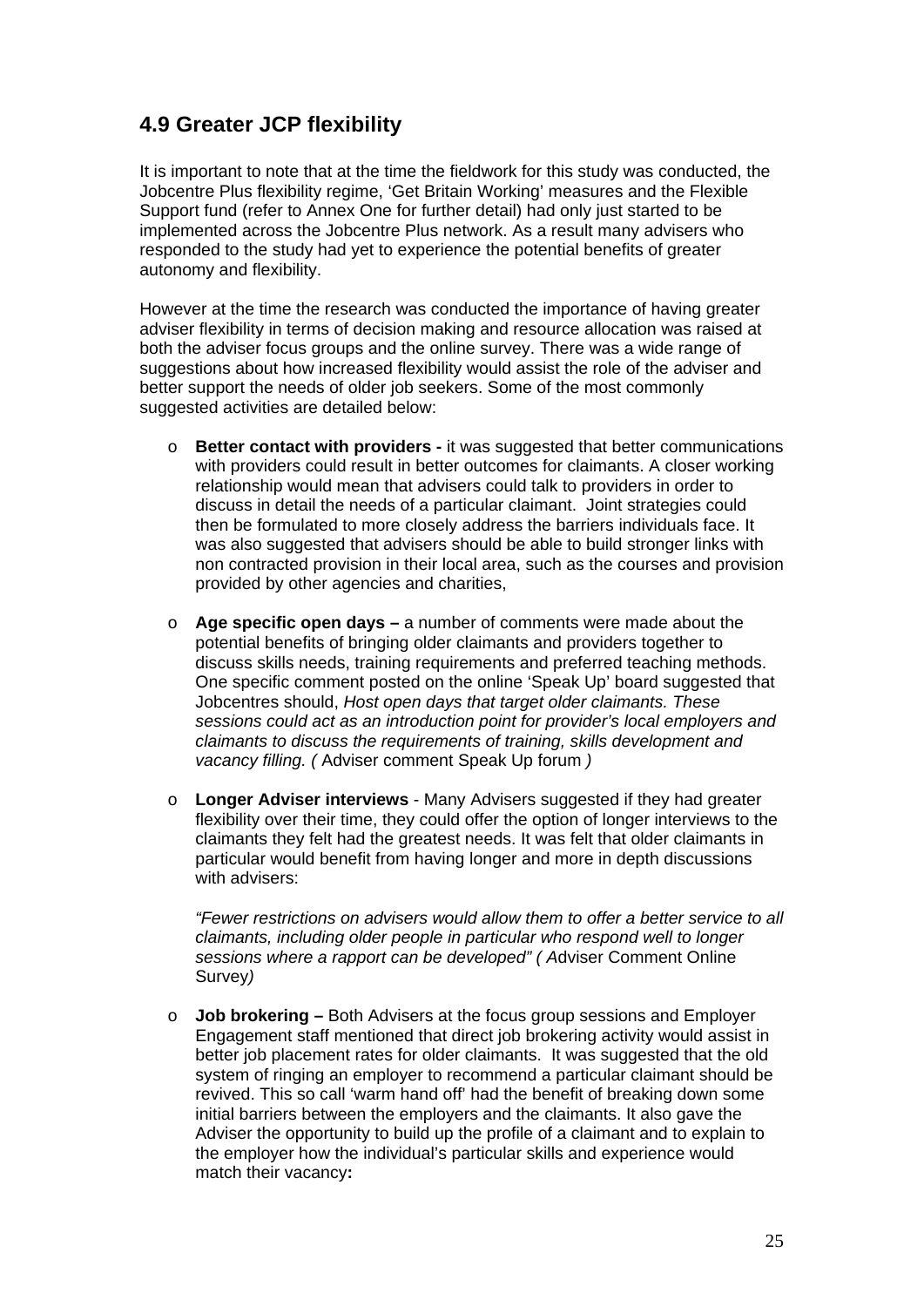*"Ringing employers to introduce them to claimants, especially older claimants could really help. Employers are less likely to ignore them if they have a personal introduction from and Adviser" (*Adviser Comment Online Survey*)* 

o **Specialist Advisers –** A number of Advisers mentioned the importance of building up specialist skills relevant to a particular sub group of the claimant population. The success of Disability Employment Advisers (DEA's) was cited by a number of respondents and the suggestion made that there should be a specialist Advisers working solely with older claimants. The issue of specialist teams was also mentioned as a potentially positive way of restructuring services in a more flexible environment**.** 

#### **4.10 Contacts with providers**

Many advisers from both the focus group sessions and the online survey mentioned the problems they experienced in not being able to communicate with providers. It was suggested that there were currently restrictions in place that limited this contact.

Advisers however felt that having an open dialogue with local providers could produce real benefits in assisting the skill development of all claimants and in particular older claimants. Such a dialogue would help Advisers understand the role and structure of provision in more detail, helping them decide what provision is better for individual claimants, and also allowing them to track and monitor the progress of individual claimants.

There was also a degree of scepticism and even suspicion voiced by advisers about the quality of some local provision delivered by local providers. Some of these feelings appeared to have developed simply because there was little dialogue between providers and Advisers and no independent information about the quality or content of their services. Often the only feedback Advisers received was from claimants who had poor experiences to report. As one Adviser at a focus group Session noted:

"W*e don't get to hear about the positive experience or the good outcomes, because those claimants leave benefits and move into work" (*Adviser Focus group)

#### **4.11 Self employment support**

A number of Advisers suggested that many older claimants have a strong preference for self employment and this route out of benefits should be strongly supported. It was suggested that older claimants often have the confidence and skills to take forward their own businesses and the self management and opportunities to work part time or flexible hours are particularly attractive propositions. Advisers were less specific about what form the additional support should take but references were made to better training provision for both claimants and advisers and the potential to extend working tax credits to people in their 60's (need to check this is correct)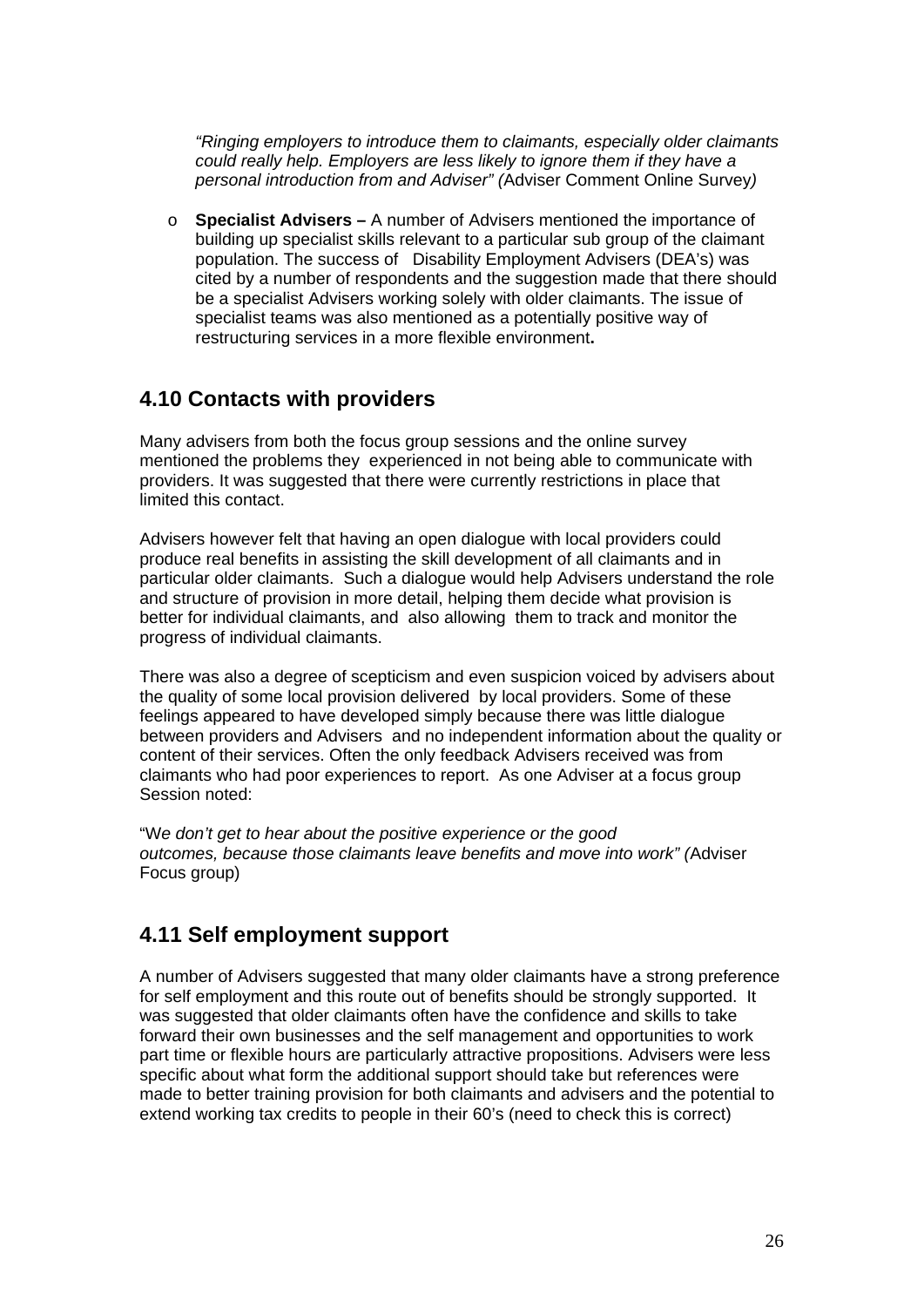## **4.12 Other benefit groups**

The research was primarily concerned with the current JSA case load, but also had a broader interest in understanding the potential problems that might arise if the 60+ caseload increased. In particular there was a focus on the extent to which Advisers felt they were equipped to deal with older claimants who had previously claimed Incapacity Benefit, who were currently claiming Employment Support Allowance and had been assigned to the Work Related Activity Group (WRAG) or who would have previously been eligible for Pension Credit at the age of 60.

Claimants currently receiving ESA and who are assigned to the Work Related Activity Group (WRAG) are required to attend one or more work focused interviews as determined by their adviser, and also have access to Jobcentre Plus services. There may also be increasing numbers of people who have previously claimed IB, have had their claims reviewed under new ESA criteria and subsequently have been assessed as fit for work. An option for such individuals, who have not secured employment, is to make a new claim for JSA.

In addition the equalisation of men and women's State Pension Age at 65, has had a corresponding impact on men's eligibility to Pension Credit. Previously men could make a claim for Pension Credit at aged 60 (aligned to women's State Pension Age) A shift to Pension Credit from JSA effectively removes any work focused conditionality. However with the gradual equalisation of men and women's State Pension Age, the eligibility for Pension Credit is also reduced. This means JSA claimants reaching the age of 60, will not be eligible for Pension Credit, but will still be subject to the conditionality of the JSA regime. It is anticipated that these combined changes to the benefit and pension structure will lead to increasing numbers of 60+ claimants claiming JSA.

In light of these potential changes to the case load Advisers were asked to reflect on how ready they felt Jobcentre Plus was equipped to deals with the needs of older claimants from other benefit groups. Advisers from both the online survey and the focus group sessions responded to these questions and raised a number of potential concerns:

- o **Harder to help** Advisers suggested that claimants who had previously claimed IB, some of whom may have claimed for many years, would be far from being work ready and would require additional intensive support. It was noted that this issue would be compounded by the age of the claimant. The suggestion was made that many older claimants in the 55+ age bracket may have assumed that they would never work again. Bringing such individuals back to a sate where they could successfully search for employment was considered by many advisers to be extremely difficult task.<sup>2</sup>
- o **Increased Volumes** a number of Advisers also mention the issue of increased volumes of claimants, particularly those from hard to help groups. There was some confusion amongst Advisers about the extent to which Jobcentre Plus would be affected by this increase. At the time the research was conducted the Work Programme had only recently been introduce and the number of referrals to the programme from different benefit groups was limited.

1

<span id="page-28-0"></span> $^{25}$  Many claimants falling into hard to help categories, who have previously claimed IB, or are part of the Work Related Activity Groups for ESA will be referred directly to the Work Programme for specialised support.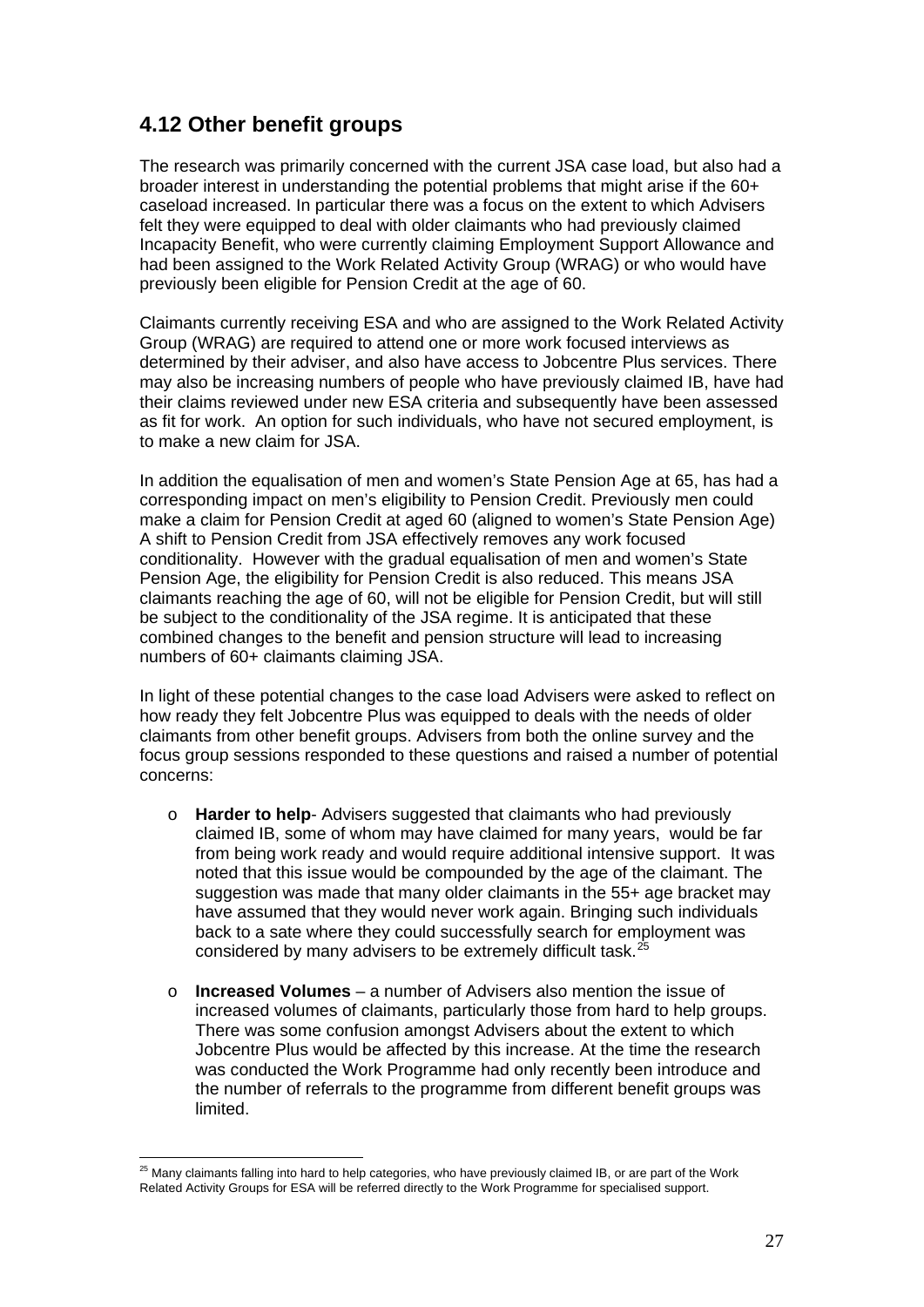- o **Increased DEA caseload** A number of advisers suggested that there may be additional pressures on DEA's to provide specialist support to claimants with current or previous disability or ill health concerns:
- o **Additional adviser training** Taking account of the potential additional needs of ex IB and ESA claimants, many Advisers felt that they would require additional training to enable them to provide an appropriate service. Specifically training which focused on the needs of long term inactive claimants, guidance on Pension Credit changes and SPA reform was mentioned.

### **4.13 Awareness of State Pension Age changes**

Throughout all strands of the research respondents were asked about their current understanding of the changes being made to State Pension Age and Pension Credit eligibility. It was felt that that the recent changes and planned for additional increases to State Pension Age would have an immediate effect on the 60+ JSA claimant count and that understanding these changes would be a necessity for both Advisers and claimants.

Responses to the Adviser online survey suggested that there was a high level of awareness amongst advisers that State Pension Age for women was gradually being equalised with men's, that there were corresponding changes to Pension Credit eligibility for men aged 60 to 64 and that State Pension Age overall would start to be increased from 2018. There was also broad awareness that the Default Retirement Age was being removed, allowing people to work beyond the 65 if the chose to. However Advisers felt that claimants had a much more limited awareness that these changes were taking place, 59% of advisers felt that customer had a very limited understanding of the changes being made to State Pension Age and Pension Credit. This view was supported by the responses given by the majority of older claimants, when they were asked to reflect on their knowledge and understanding of the changes being made to State Pension Age. Many respondents felt they had a vague understanding that changes were being made but could not definitively say how these changes were likely to affect them personally.

A number of advisers reflected that they would benefit from additional training on the nature of the changes being made to the State Pension Age and how this was likely to affect individual claimants. This would then allow them to more confidently engage in discussion about future benefit eligibility for claimants in their 60's. Many respondents also stated that they currently advise claimants to speak to the Pensions service about their Pension related queries and their potential eligibility for Pension credit. Respondents a t one focus session candidly admitted that they encouraged 60+ claimants to make claims for Pension Credit as this counted towards JSA off flow targets.

# **5.1 CONCLUSIONS**

This rapid research exercise was conducted to address the question of 'how ready Jobcentre Plus is to support people in their 60s find employment'. It was anticipated that changes being made to both the benefit regime and the State Pension Age would have an effect on the number of individuals age 60+ claiming Jobseekers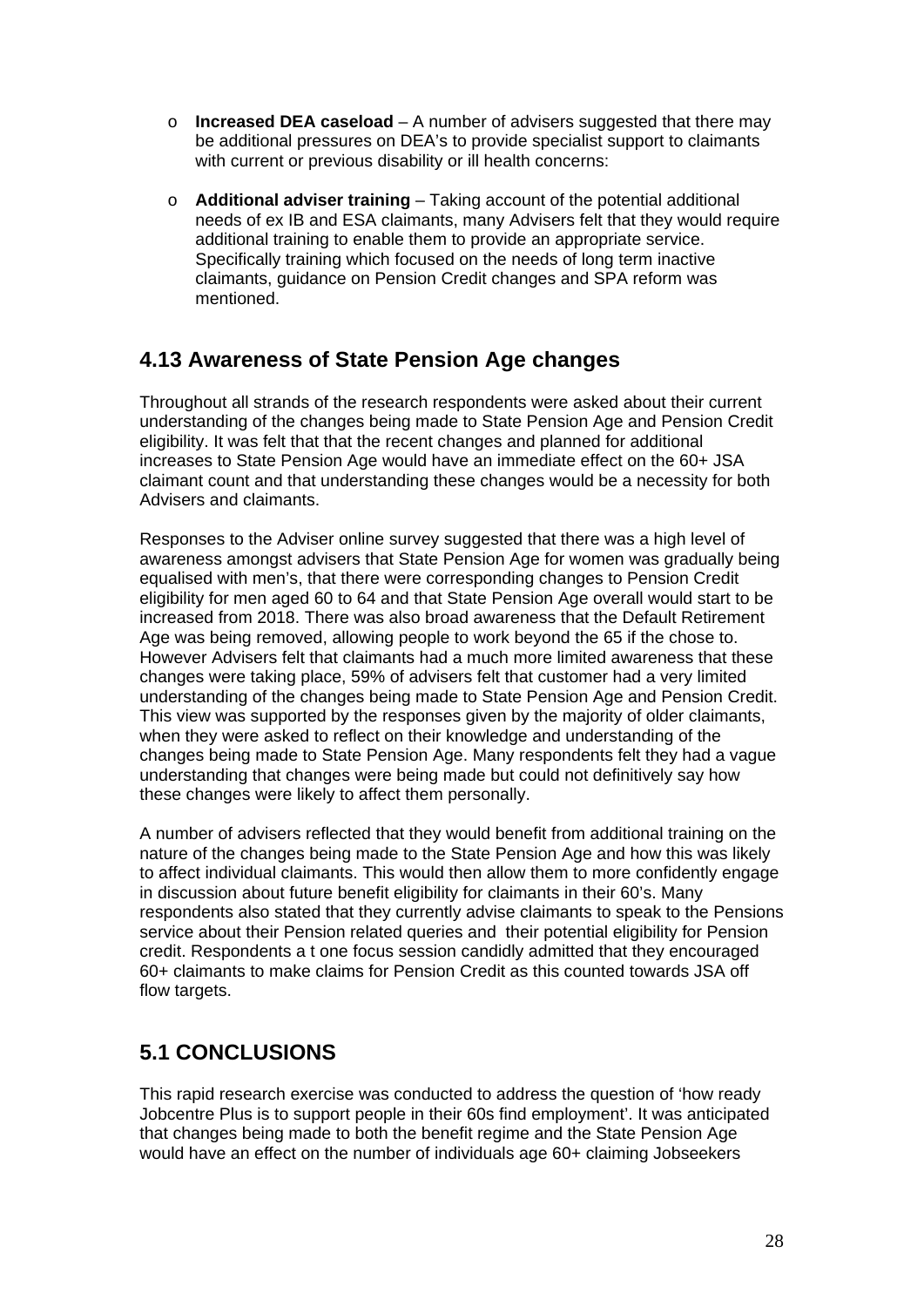Allowance. Evidence was collected from Jobcentre Plus Advisers, Employer Engagement staff and a small number of large employers to determine their views attitudes and behaviours in respect of older claimants. Additional interviews were conducted with JSA claimants in an effort to understand their opinions and experiences of being an older jobseeker.

A central finding from the analysis was that older claimants are a diverse population with different experiences, views and attitude about job search and their future role in the workplace. However there are number of discernable sub groups within the broader 60 + population which can be defined by shared experience, behaviour and attitude. These groups can perhaps be most usefully summarised into the following four broad categories:

- o **Self Starters** A group of motivated and skilled individuals, who have up to date qualifications and experience of successful job search. This group feel confident that they will quickly move back into employment and do not perceive their age as being a barrier. This group feel they need limited support from Jobcentre Plus.
- o **Motivated but lacking skills** A group of individuals who are initially motivated to move back into employment but are thwarted by limited flexibility, a lack of modern job search skills, and a limited knowledge of IT or competency based job selection. This group struggle to transfer skills to new settings and are likely to have previously been in long term stable employment. This group may also perceive that their lack of success in moving back into employment is largely due to age discrimination. This group perhaps requires additional tailored support from Jobcentre Plus to meet their specific job search barriers.
- o **Hardest to help** A group of individuals who may have previously claimed Incapacity Benefit or Employment Support Allowance as a result of ill health, are more likely to become long term unemployed and have perpetuating health concerns. This group of older claimants may also have limited qualifications, low skills and limited IT literacy. Very low levels of confidence and motivation mean they require lots of support from Jobcentre Plus to move them back into employment.
- o **Winding down –** A group of individuals who at the age of 60 feel very strongly they are winding down to retirement, they have a preference for part time and flexible work and they lack the motivation to move back into full time employment. Financially this group are willing to fund their early retirement using Pension Credit and feel they need only limited support from JCP.

The research also helped to define key issues facing 60+ claimants. A lack of modern job search skills and limited IT proficiency was a significant issue raised throughout the research process. This lack of ability was considered by many Advisers to be the single greatest barrier faced by older job seekers when facing a job search environment dominated by on line searches, online applications and competency based applications. Limited qualifications and outdated certification were also a concern amongst older claimants, who felt their ability to secure employment, was affected by their inability to provide proof of their work based skills. The research also found that claimants with a previously long term stable work history often had a narrow view of the types of jobs they were capable of undertaking. There was often little understanding of how transferable their particular skills set could be, which had the direct effect of limiting their job search criteria.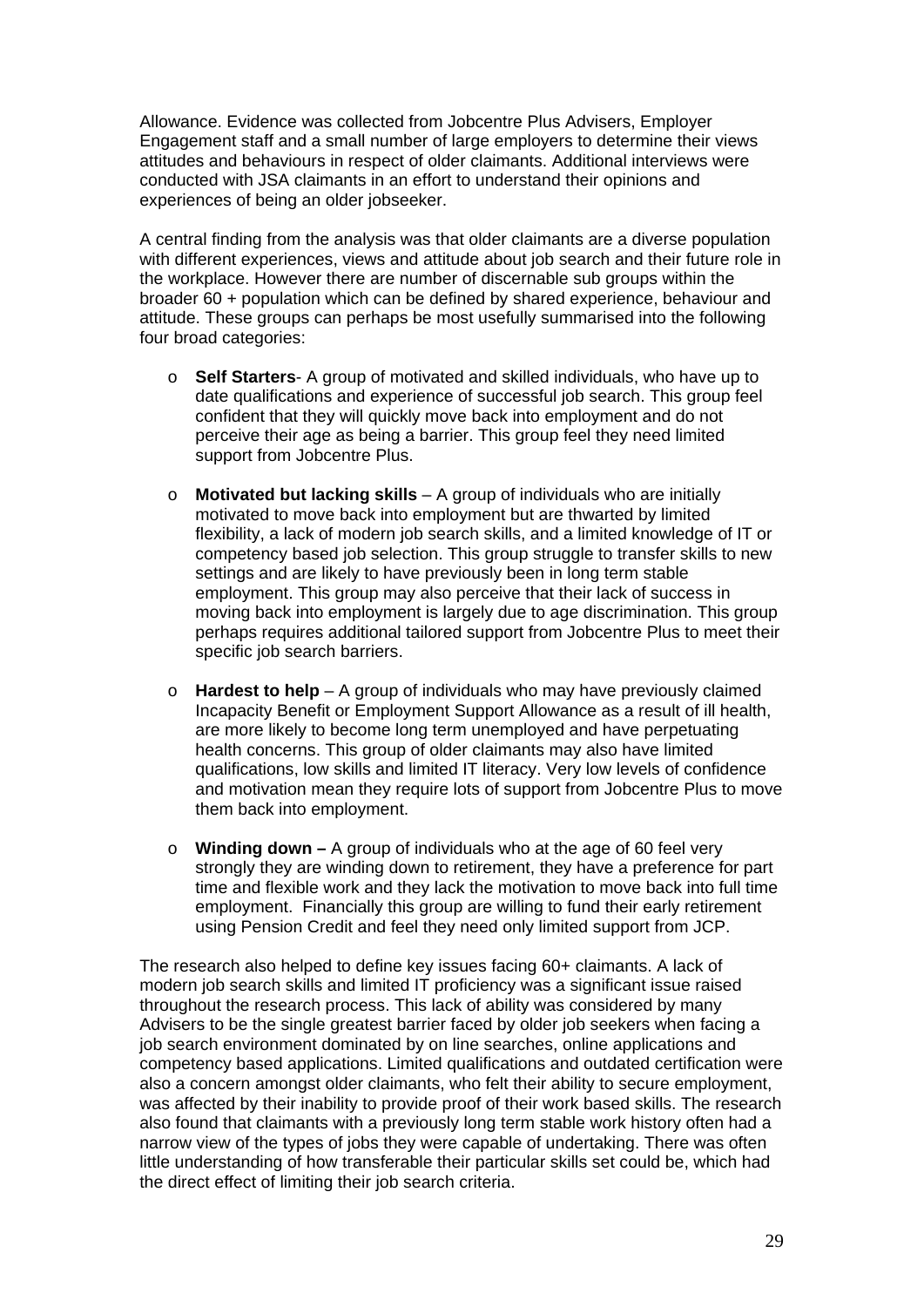Attitudes and perceptions of the current labour market were also a significant factor in determining older claimant's job search activities. There was a strong perception amongst many claimants and Advisers that employers discriminate against older people, as such their ability to move back into employment was limited. However this view was challenged by both employers and Employer Engagement staff, who suggested that the age of a potential recruit is of less relevance then their ability, attitude and demeanour.

The research also reflected on what works for older claimants in terms of support and provision and what more can be done to tailor Jobcentre Plus provision to better meet the needs of older claimants. Advisers were very clear that a key priority in improving provision should be a greater focus on developing modern job search skills. It was noted that provision already exists, but that it should be focused more specifically on the needs of older claimants, many of whom have a very poor understanding of some of the key modern job search skills, such as internet based job searches, online applications and compiling competency based applications**.** 

Advisers also noted that older claimants training needs are often better met through single age group sessions. Such sessions can tailor the tone, content and pace of the provision to better meet the requirements of an older claimant group.

Many Advisers felt that older claimants required additional support in broadening their job search criteria and developing an understanding of how transferable their particular skills set could be. This was considered to be particularly pertinent to claimants who had previously worked in the same job or industry for many years. This issue was also integrally linked to the desire of many Advisers to build more constructive networks with local employers through which they could better match older claimants to local vacancies.

Greater flexibility in delivering and designing age related provision was also a desire voiced by many Jobcentre Plus Advisers, who felt that they should have the ability to tailor their approach to individual claimants to better meet their needs. Much of the research for this study was undertaken in the summer of 2011, at which time policies to allow great autonomy and flexibility were just being introduced to the Jobcentre Plus network. As a result many of the Advisers and Employer Engagement staff interviewed had yet to experience the full benefits of local level flexibility.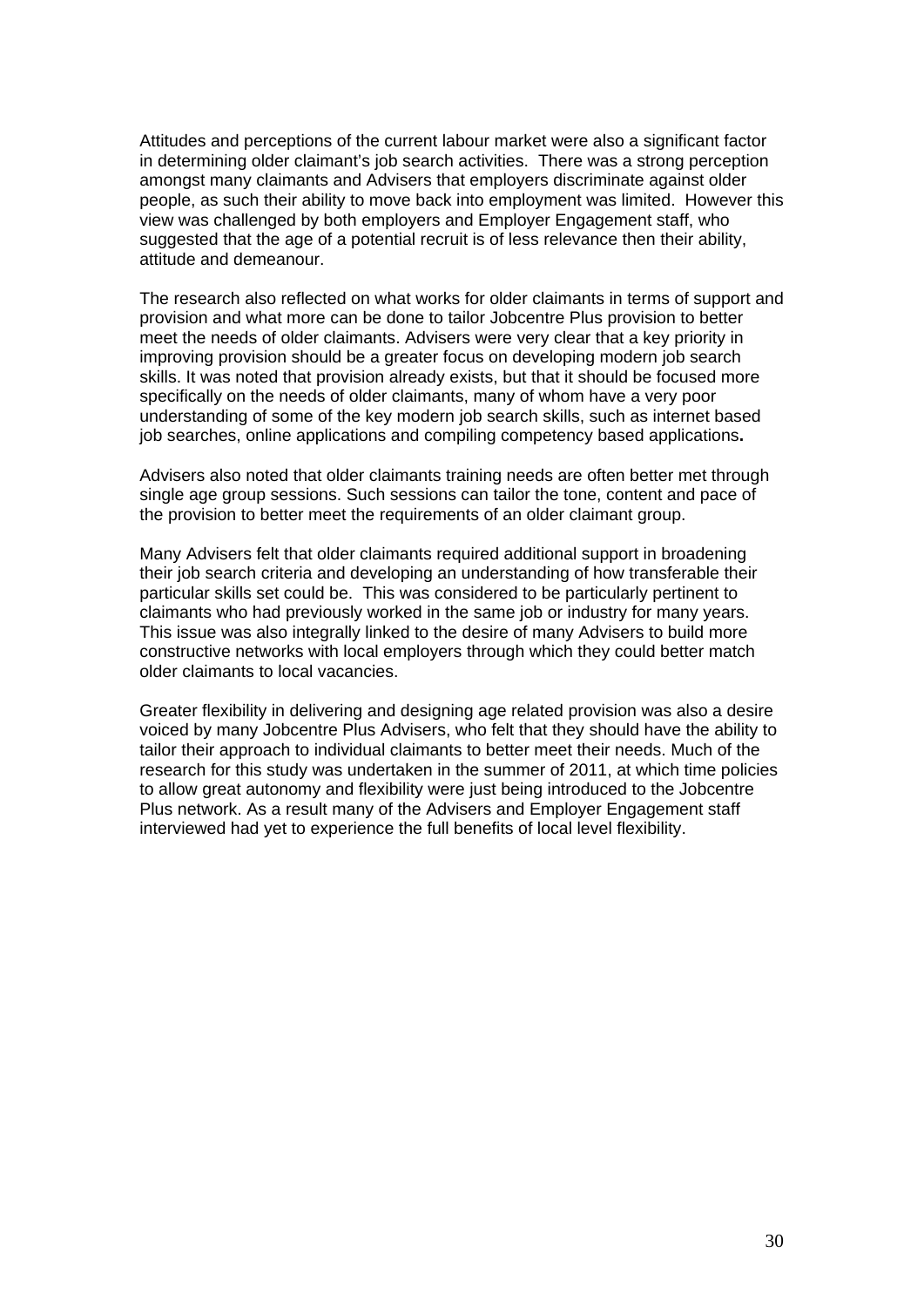# **ANNEX ONE**

## **Get Britain Working Overview**

The Government is aiming to make work pay by reforming the benefit system and introducing Universal Credit. In return people on out-of-work benefits need to take the opportunities available to them to move away from welfare dependency into sustained work. Claimants who do not meet their responsibilities face financial sanction

#### **Jobcentre Plus support – for people closer to the labour market**

- DWPare doing away with one size fits all employment programmes. People need more tailored support to find work. Employers will benefit from having a wider pool of job ready candidates to recruit from.
- To get Britain working staff in Jobcentre Plus, service providers, local authorities, further education colleges, training providers and employers of all sizes are coming together in their communities to find new and innovative ways to support people back to work.
- DWP are modernising the way Jobcentre Plus delivers its services and handing responsibility back to Jobcentre Plus advisers who work with claimants on a daily basis. Advisers assess the individual needs of people, offer the support they think is best, and are focusing more on results.
- Advisers are now able to offer claimants a comprehensive menu of help including skills provision and job search support. They have the flexibility to judge which interventions will help claimants at the most appropriate point in their job seeking journey, tailoring this to individual need.
- To support this new regime a single Flexible Support Fund has been created that allows local resources to be aligned to the needs of the locality, to tackle local worklessness and multiple barriers to employment in a holistic and joined up way.
- The flexible support that Jobcentre Plus District Managers are putting in place is bolstered by a number of Get Britain Working measures whose success depends strong local partnerships and the active support of employers. The Measures can include:
	- o **Work Clubs** to encourage people who are out of work to exchange skills and share experiences, enabling individuals to take responsibility for planning their own journey back to work with the support of others going through the same experience;
	- o **Work Together** to help claimants develop work skills through volunteering, with opportunities provided by local charities and voluntary organisations;
	- o **Work Experience** to help young unemployed people get valuable work experience through a placement with a local business. This can help them build their CVs and make them more marketable to potential employers. Work experience also provides young unemployed people with a potential new route to getting onto an apprenticeship;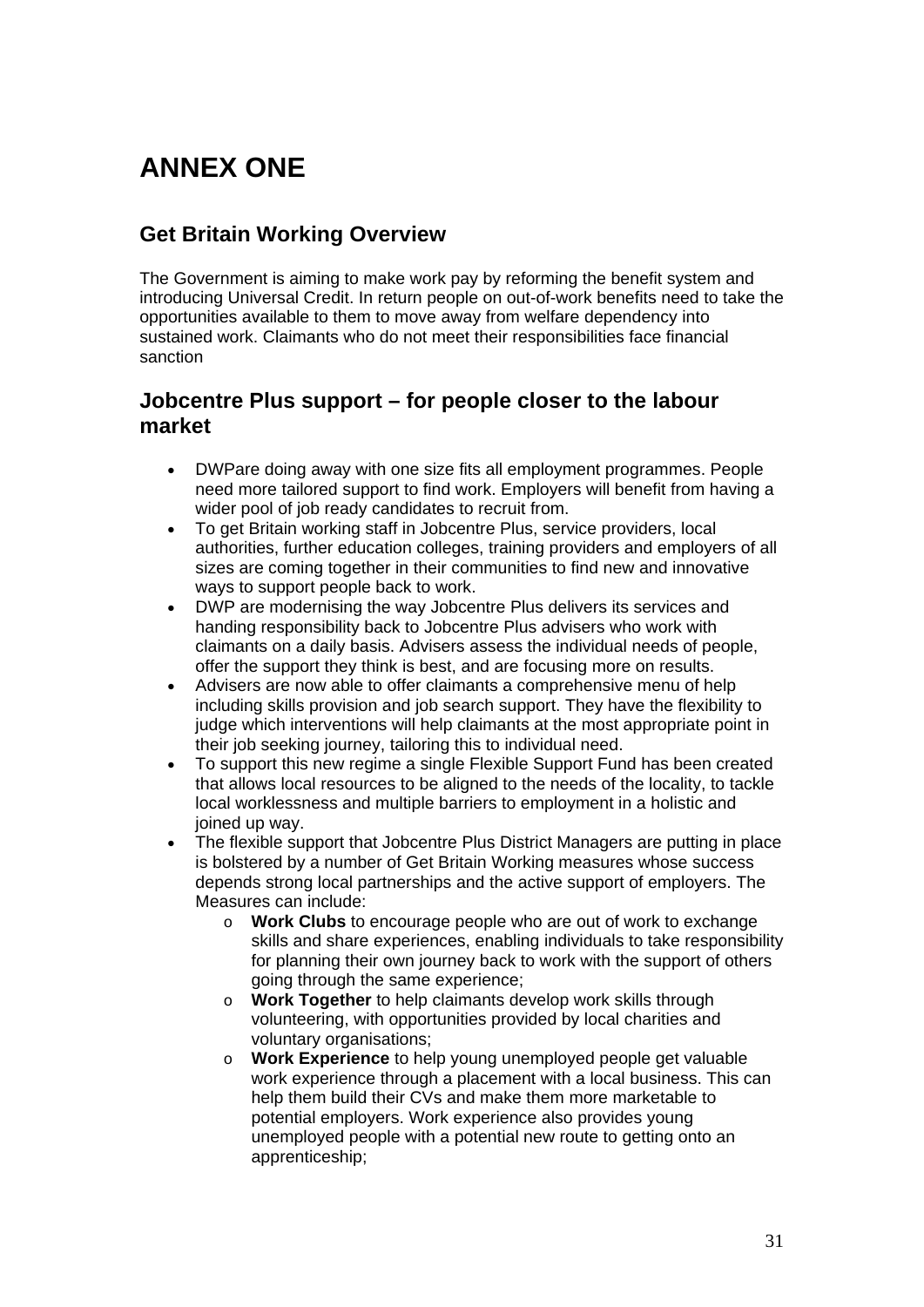- o **Sector-based work academies** to offer pre-employment training and work experience placements in sectors with high volumes of current local vacancies.
- o **New Enterprise Allowance** to support those looking to start their own business by providing access to finance and valuable support from local business mentors, and
- o **Enterprise Clubs** to offer community based and locally led support for unemployed people who want to start their own business. o
- As part of the flexible offer of support, where Jobcentre Plus Advisers feel that a person would benefit from a short period of activity, they are able to refer them to a Mandatory Work Activity placement that lasts for 4 weeks focused on delivering benefit to the local community.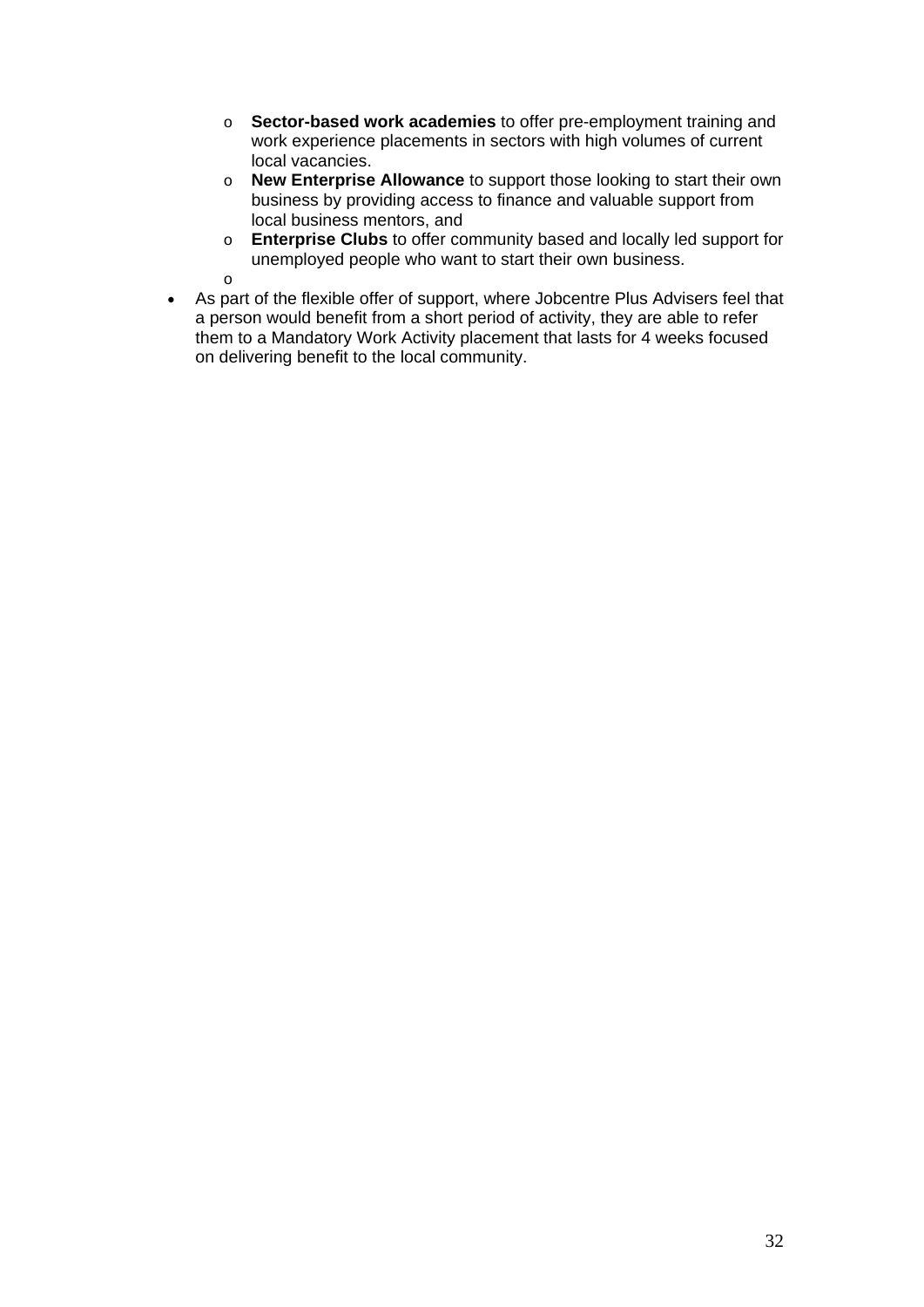## **ANNEX TWO – Online survey**

### **Older JSA and ESA claimants - Online Survey JCP Adviser June/ July 2011**

Q1 – In your experience do claimants aged 55+ have particular job search needs? ….

Q2- What are the particular job search needs of 55+ claimants? …..

Q3 – What sort of support do 55+ claimants need the most?

Q4. In your experience what particular support works well for 55+ claimants?

Q5: In your opinion what particular support doesn't work well for 55+ claimants?

Q6: What additional support (if any) does former ESA/IB claimants aged 55+ require?

Q7: In your opinion what restricts 55+ claimants in finding employment?

| Unfamiliar with modern job search methods   |  |
|---------------------------------------------|--|
| (Internet/Job points)                       |  |
| Employers unwilling to employ older workers |  |
| Lack of confidence                          |  |
| Lack of suitable jobs in local area         |  |
| Lack of appropriate skills                  |  |
| Lack of appropriate qualifications          |  |
| Lack of motivation                          |  |
| .Cher                                       |  |

Q8: In your experience are the majority of 55+ claimants interested in returning to work?

Q9: Are you aware that State Pension Age for women is gradually increasing?

Q10: Are you aware that the age at which people become eligibility for Pension Credit is gradually increasing in line SPA?

Q11: Are you aware that people claiming Pension Credit can have full access to JCP services and provision (without conditionality)?

| Yes               |  |
|-------------------|--|
| No I wasn't aware |  |
| Not sure          |  |

Q12: Are you aware that the Default Retirement Age will be phased out from April 2011, giving people the freedom to work beyond 65?

| Yes               |  |
|-------------------|--|
| No I wasn't aware |  |
| Not sure          |  |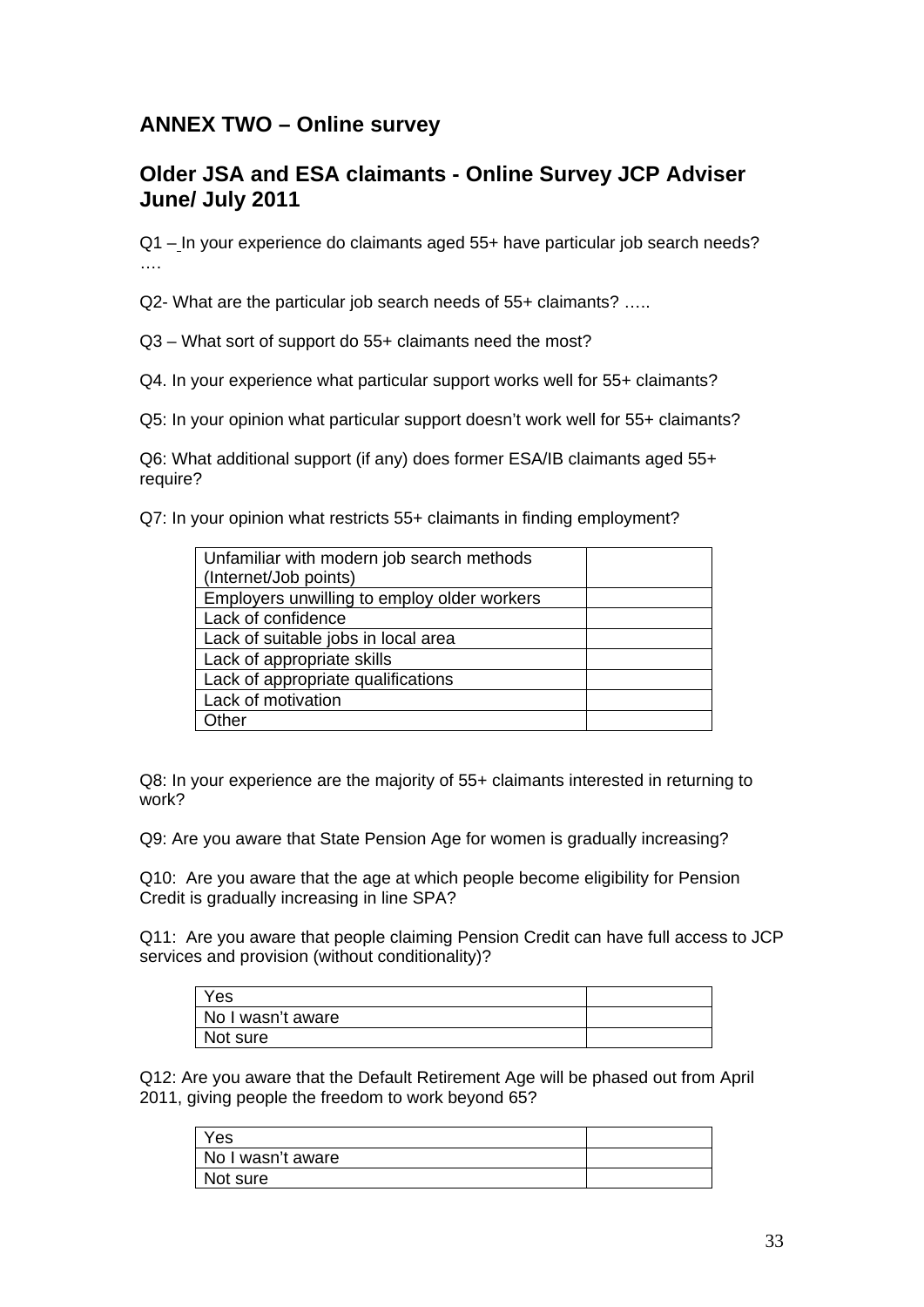Q13: To what extent do you think claimants understand these changes and how it will affect their benefits?

| There is some limited understanding |  |
|-------------------------------------|--|
| There is very little understanding  |  |
| Most people seem to understand      |  |
| Don't know                          |  |

Q14: Do you feel you have enough information to help you explain these changes to claimants?

| No but I know where to access the information |  |
|-----------------------------------------------|--|
| Yes I have enough information                 |  |
| No and I wouldn't know where to find the      |  |
| information                                   |  |
| Don't know                                    |  |

Q15: What sort of working pattern are the majority of 55+ claimants most interested in?

| Part Time     |  |
|---------------|--|
| Full time     |  |
| Any           |  |
| Flexible work |  |
| Don't Know    |  |
| Temporary     |  |
|               |  |

Q16. To what extent do you think Jobcentre Plus is equipped to deal with the needs of older claimants?

| Not Equipped                             |  |
|------------------------------------------|--|
| Adequate - to a degree - could do better |  |
| Good - Well Equipped                     |  |
| Don't know                               |  |

Q17: How well do you feel you serve the job needs of former ESA/IB claimants who are transferred to JSA?

| Badly - not well equipped to help            |  |
|----------------------------------------------|--|
| Adequate - fairly well                       |  |
| Good - Well equipped (mainly advisers or     |  |
| specialists answered positively)             |  |
| Don't know - not my job - no experience with |  |
| these claimants                              |  |

Q18: How useful is the information and guidance you receive that relates to older workers? On a scale of 1 to 10, with 1 being the least useful and 10 being the most useful.

Q19: In your opinion are 55+ claimants aware that they can work past State Pension Age if they want to?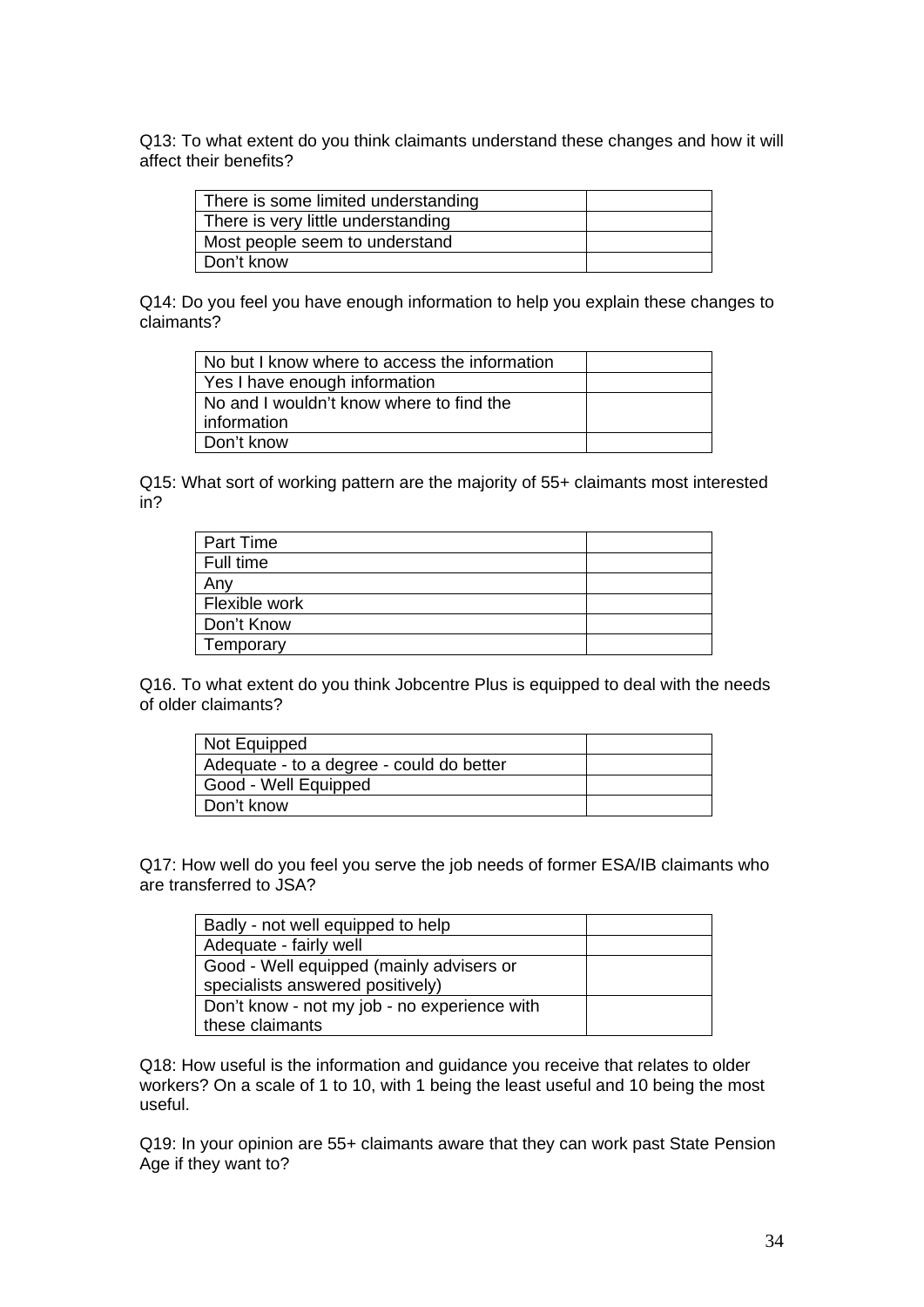| Some are aware/some aren't    |  |
|-------------------------------|--|
| Yes the majority are aware    |  |
| No the majority are not aware |  |
| Don't know                    |  |

Q20. What do the majority of 55+ claimants who leave JSA go on to do?

| <b>Claim Pension Credit</b>                |  |
|--------------------------------------------|--|
| Don't know                                 |  |
| Retire & stop claiming Woking Age benefits |  |
| Move into work                             |  |
| Claim ESA/IB                               |  |
| Other                                      |  |

Q21: Where a 60+ male customer chooses to move from JSA to Pension Credit, do you try and persuade them to remain in the JSA regime (without conditionality)?

| No                           |  |
|------------------------------|--|
| It depends on the individual |  |
| Don't know                   |  |
| Yes                          |  |

Q22: Do you feel you have the skills you need to help older claimants?

| I have some skills but would like more training |  |
|-------------------------------------------------|--|
| I have the majority of skills I need            |  |
| Yes                                             |  |
| No                                              |  |
| Don't know                                      |  |